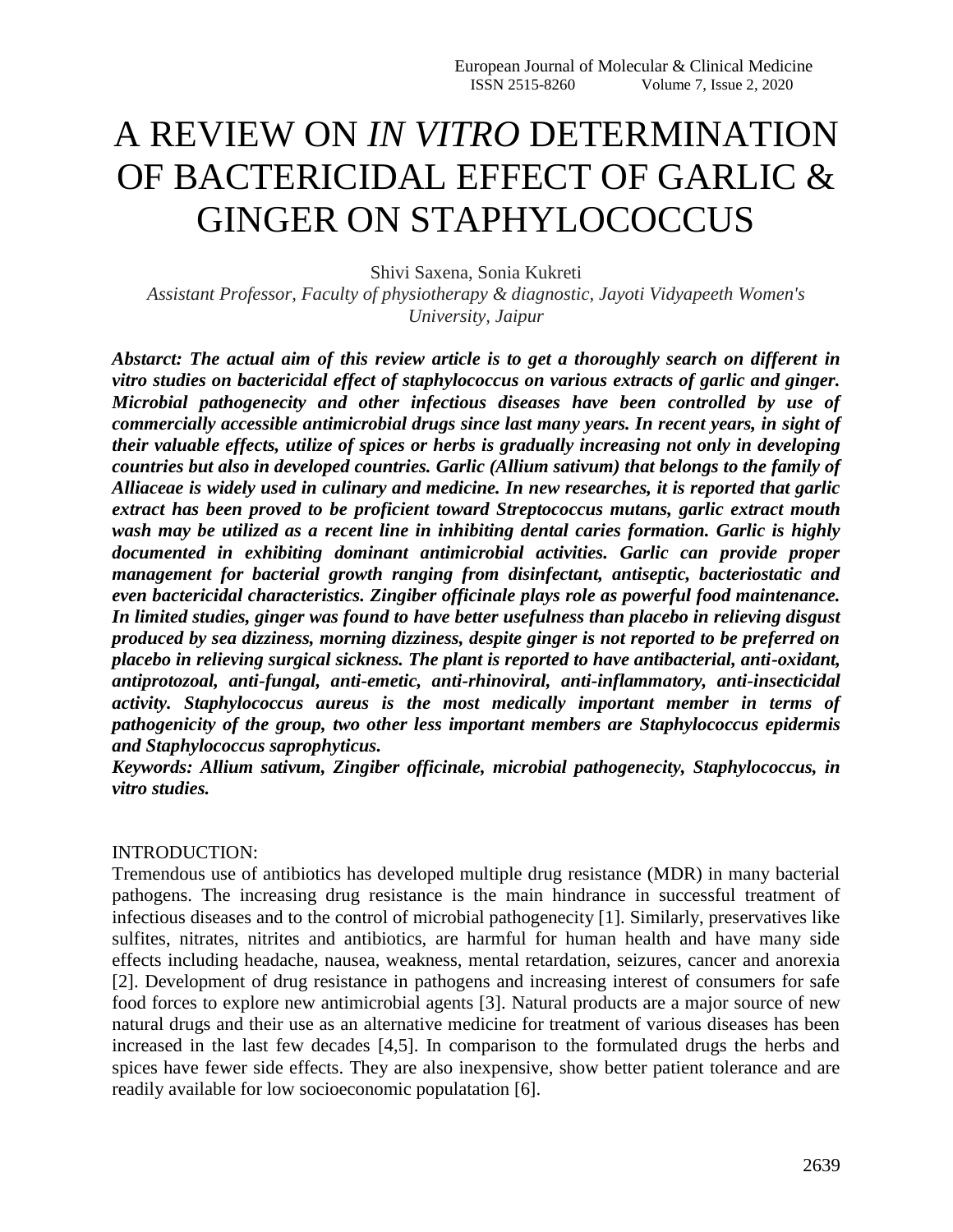In recent years, in view of their beneficial effects, use of spices or herbs is gradually increasing not only in developing countries but also in developed countries [7]. Microbial infections are the major cause of morbidity and mortality in the developed and developing country, although a number of antimicrobial agents are available for the treatment and management of infectious diseases [6]. Historically, garlic has been used for centuries worldwide by various societies to combat infectious disease. Garlic can be provided in the form of capsules and powders, as dietary supplements, and thus differ from conventional foods or food ingredients [8].

Garlic (*Allium sativum* L.) exhibit a broad antibiotic activity against both gram negative and gram positive bacteria including species of *Escherichia, Salmonella, Staphylococcus, Streptococcus, Klebsiella, Proteus, Bacillus, Clostridium, Helicobacter pylori* [9-11]. One of the most potent and active component in garlic is the Sulphur compound called allicin which is a chemical compound produced when garlic is chopped, chewed or bruised. It is a powerful antibiotic and an agent that helps the body to inhibit the growth and development of pathogenic microbes [12].

Garlic (*Allium sativum*) that belongs to the family of *Alliaceae* is widely used in culinary and medicine [13]. Aqueous, methanol and ethanol extracts of *A. sativum* has been reported to possess antimicrobial effect against drug resistant organisms such as *Escherichia coli, Pseudomonas aeruginosa, Bacillus subtilis, S. aureus, Klebsiella pneumoniae, Shigella sonnei, Staphylococcus epidermidis* and *Salmonella typhi* [14-16]. *A. sativum* is primarily a bacteriostatic agent that destroys sulfhydryl groups necessary for bacterial growth [17].

*Zingiber officinale* plays role as powerful food maintenance. In limited studies, ginger was found to has better effectiveness than placebo in relieving disgust produced by sea dizziness, morning dizziness, despite ginger is not reported to be preferred on placebo in relieving surgical sickness. The plant is reported to have antibacterial, anti-oxidant, antiprotozoal, anti-fungal, anti-emetic, anti-rhinoviral, anti-inflammatory, anti-insecticidal activity. Reported pharmacological activities of ginger include antipyretic, analgesic, ant tissues in addition to hypersensitive effects [18 & 19].

| Plant                                      | Family         | Medicinal use                                                                                                                              | Reference               |
|--------------------------------------------|----------------|--------------------------------------------------------------------------------------------------------------------------------------------|-------------------------|
| Garlic<br>(Alium sativum)                  | Amaryllidaceae | antiseptic,<br>anticoagulant,<br>has<br>-lt<br>antibiotic, antioxidant, analgesic, anti-<br>inflammatory and anti-cancerous<br>properties. | $\lceil 20 - 22 \rceil$ |
| Ginger<br>(Zingiber<br><i>officinale</i> ) | Zingiberaceae  | It has antimicrobial, antioxidant, anti-<br>cancerous, anti-inflammatory.                                                                  | $[23-26]$               |

Table 1: A brief summary of plants

| Table 3: Phytochemical screening of plants extracts [20-26] |  |  |
|-------------------------------------------------------------|--|--|
|-------------------------------------------------------------|--|--|

| Phytochemical | <b>Herbal Plants</b> |        |
|---------------|----------------------|--------|
| S             | Garlic               | Ginger |
| Phenols       |                      |        |
| Flavonoids    |                      |        |
| Saponins      |                      |        |
| Steroids      |                      |        |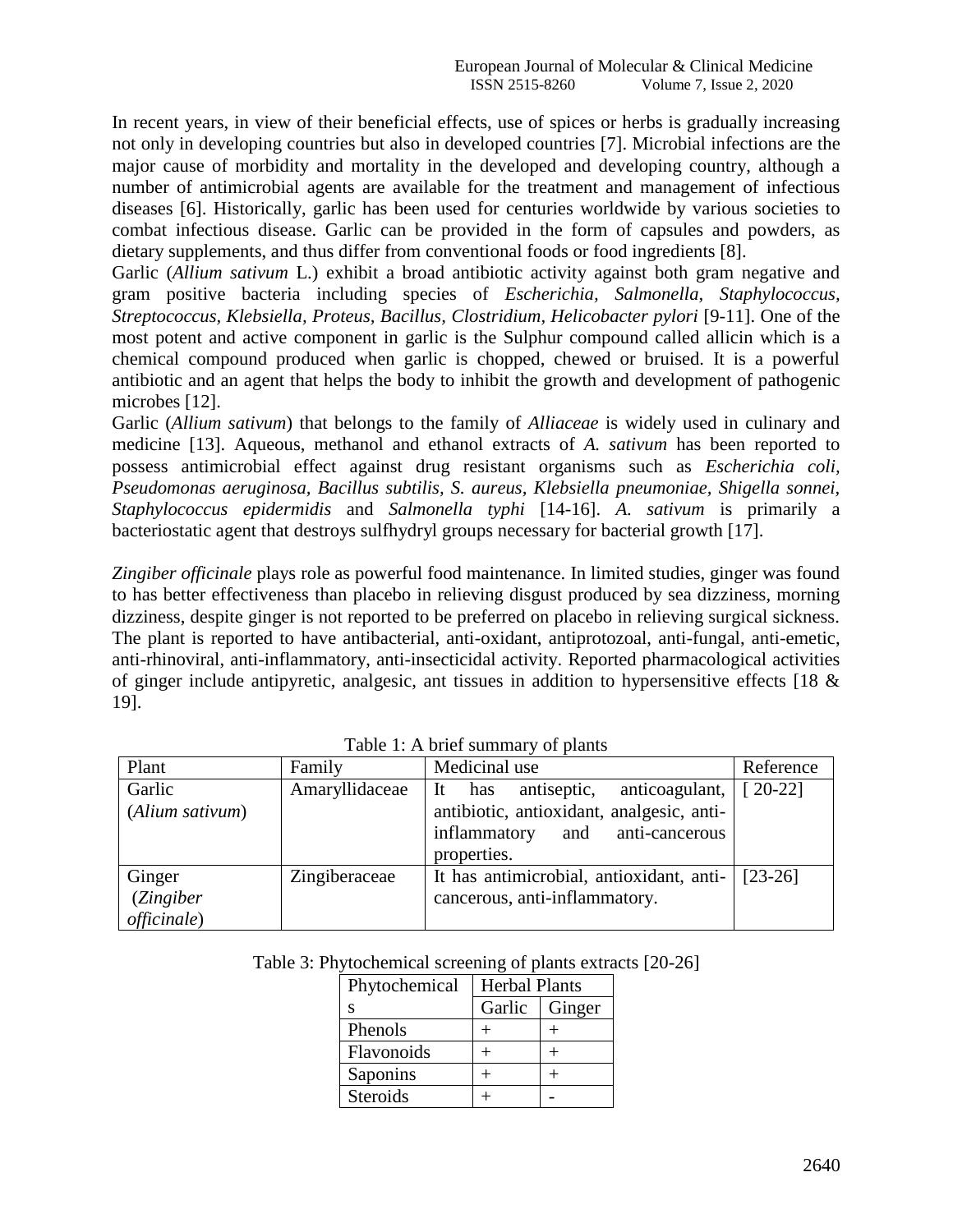| European<br>- OT<br><b>Molecular</b><br>a Journal 4 | . .<br>$\mathcal{R}$<br>Medicine<br>∃inical |
|-----------------------------------------------------|---------------------------------------------|
| -8260<br>KN.<br>15.1                                | 2020<br><i>ssue</i><br>Volume               |

| Tanins        |  |
|---------------|--|
| Glycosides    |  |
| Terpenoids    |  |
| Alkaloids     |  |
| Carbohydrates |  |

*S. aureus*, a common cause of human infections have been recognized as pathogen of high public health significance. *S. aureus* is a normal inhabitant of the human skin and the respiratory tract; and, nasal presence of *S. aureus* plays a key role in the development of *S. aureus* infections [27- 28].

# GARLIC

Garlic is the common name of the genus *Allium sativum*. *Allium sativum* can be considered as a national product of many centralized Asian countries. Moreover, garlic had been utilizes for longer period of time in the areas of Mediterranean, likewise a condiment in more than one continent including Europe Africa, as such Asia. Garlic had been well identified for antique Egyptians, as well as utilized in cooking and in remedial goals. *Allium sativum* follows to the family Alliaceae. Plants of *Allium sativum* can be developed in a close proximity to each other, giving up proper area to enhance the maturation of the bulbs, and are simply developed in vessels of appropriate deepness. Garlic does well in loose, dry; well drained soils in sunny locations. There are various kinds or subdivisions of *Allium sativum*, more obviously softneck and hardneck garlic. Hardneck garlic has been usually developed in neerly cool wheather while softneck garlic is usually well developed in close vicinity to the equability line. There are several works had been made on laboratory animals and human being that proves the beneficial cardiovascular property of (garlic). When both ginger and garlic used as a natural supplement, this considered as a healthier choice for many diseases (Alzheimer's disease as example). *Allium sativum* was utilized to inhibit gangrene formation through the first and Second World War. In new researches, it is reported that garlic extract has been proved to be efficient toward *Streptococcus mutans*, garlic extract mouth wash may be utilized as a modern line in inhibiting dental caries formation. Garlic is highly documented in exhibiting powerful antimicrobial activities. Garlic can provide proper management for bacterial growth ranging from disinfectant, antiseptic, bacteriostatic and even bactericidal characteristics. Besides that, garlic may have the ability to prevent and manage viral, fungal and even helminthes infections. Newly obtained garlic has been found to impart a significant role in managing food poisoning through killing the causative agents such as Escherichia coli. Recently, it has approved that there is a possibility of using garlic in preserving meats from bacterial spoilage and this related to the antibacterial activity of garlic. Upon treatment of meat with garlic, bacterial numbers were significantly diminished in comparison with the non-treated meat when both meats were kept in refrigerator at 4°C [29-33].

Allicin is an organosulfur compound found in garlic (the active ingredient), it shows inhibitory effect on some pathogenic bacteria. The best known and well studied effect of Allicin was illustrated by controlling and killing activity to *Staphylococcus aureus* (MRSA). *Allium sativum*  could manage and regulate the oxidative stress status by trapping (binding and subsequent deactivating) the harmful oxidant agents (free radicals) [34-35].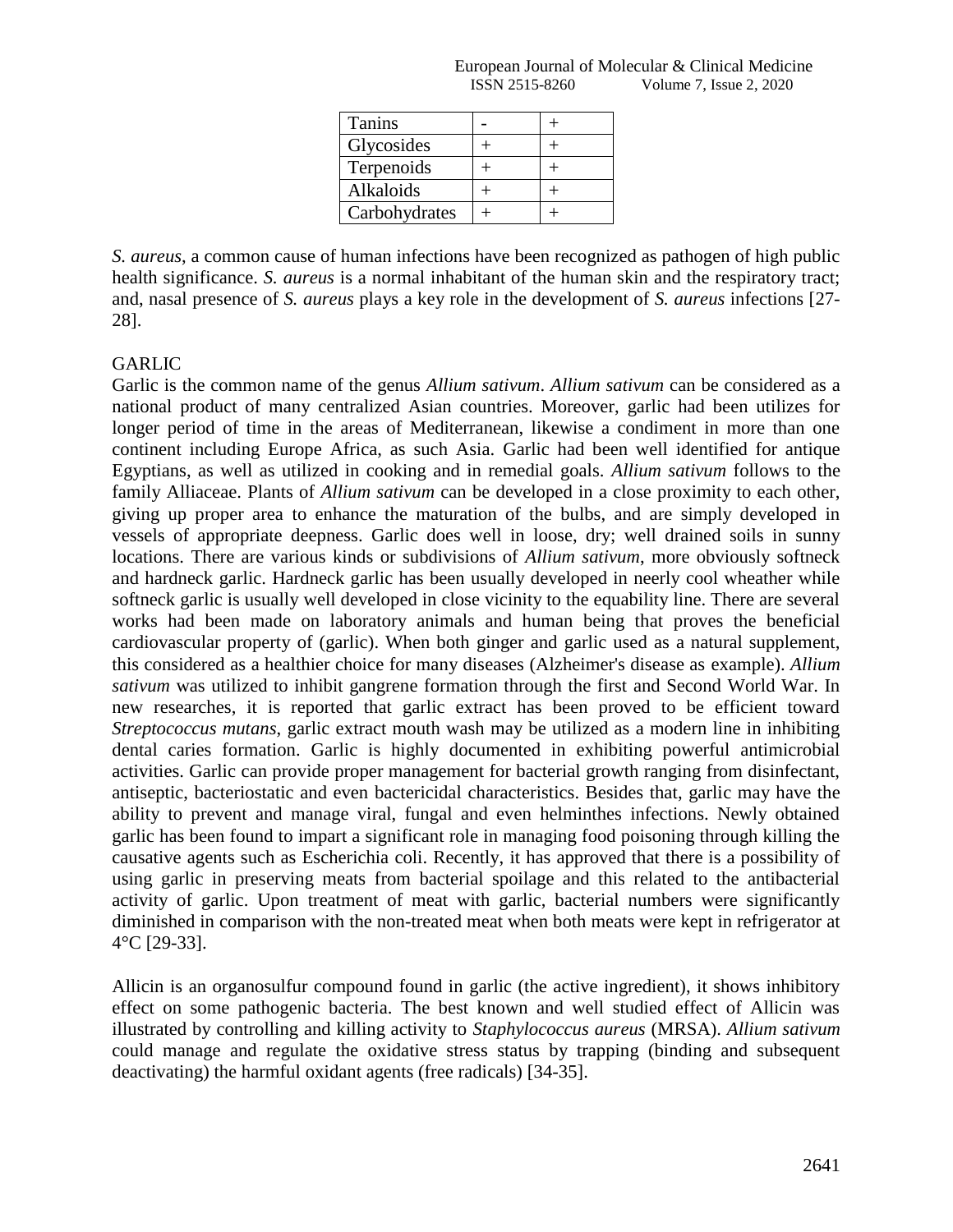Garlic (*Allium sativum*) has had an important dietary and medicinal role for centuries. It is a large annual plant of the Liliaceae family, which grows in most of Africa and in Ethiopia. Ethiopian garlic is used in traditional medicine for infectious disease and some other cases. The present study tested the aqueous extract of garlic *in vitro* for its antibacterial activity. The extract showed concentration dependent antibacterial activity against *Staphylococcus aureus*. The traditional use of Ethiopian garlic for infectious diseases and for controlling fever appears to be justified [36].

*Allium sativum* is a scientific name. it is commonly known as garlic is an odoriferous plant belonging to a *Lilacease* family. Garlic is a common plant and easily provides the market. It is a small perennial herb with narrow flat leaves and is confined all sides by membranous patches, garlic grown mostly in Northern Nigeria. The medicinal property of garlic due to its "Sulphur" content which was believed to be responsible for it is medicinal value. Raw garlic is used to treat colds and coughs. Garlic is an herbal ingredient for lowering high blood pressure Fighting heart alignments and cholesterol. It is used mainly for spice and also for its medicinal property. Garlic is our good because Garlic is rich in compounds like Allicin, Sulphur, Zinc, and Calcium that have health benefits, beauty benefits as well as antibiotics and antifungal properties. It is also a rich source of selenium. Selenium is known to fight cancer and it works with vitamin E in the body to boost antioxidant powder. Garlic as a medicinal plant has been widely used and found to be very effective of infections Other plants like the ones mentioned earlier also have their medicinal properly, some which is as a result of the presence of alkaloids, volatile oils, polyphenol and some related Sulphur compound contained in them. Similarly, some are found to be used as vermifuge, stimulating carminative toxic and also as condiments and also as condiments and for treatment of worm bites just like garlic. Garlic is a mostly useful for medicinal, and control to infections. Garlic has been used from the time when ancient times in India and China for a valuable effect on the heart and circulation, cardiovascular disease and regular use of garlic may help to prevent cancer, to treat malaria, and to raise immunity. Garlic has also proposed to treat asthma, candidiasis, colds, diabetes, and antibacterial effect against food borne pathogens like *S. aureus [37]*.

## Garlic as an antibiotic

Garlic is an anti -bacterial agent that can actually inhibits growth of infectious agents and at the same time protect the body from the pathogens. It is known that the most sensitive bacterium to garlic is the deadly *Bacillus anthracis* which causes the diseases anthrax. Even the forefather of antibiotic medicine Louis Pasture acknowledged garlic to be an effective antibiotic. Some year"s later garlic was shown to have similar effect/activity as penicillin. Later studies should similar activity to modern antibiotic including Chloramphenicol. Even the blood of garlic eaters can kill bacteria and it is also reported that the vapor from freshly cut garlic can kill bacteria at a distance of 20 cm! The other, the common and apparently returning diseases tuberculosis was treated with garlic very successfully as invading *Mycobacterium tuberculosis* is sensitive to several of the sulphur components found in Garlic [38,39].

## Allicin

Allicin is the antibacterial component found in Garlic. A molecular mechanism may be the basis for some of garlic"s therapeutic effects. The researchers were able to study how garlic works at molecular level using allicin, garlic"s main biologically active component. Allicin created when garlic cloves are crushed, protects the plant from soil parasites and fungi and is also responsible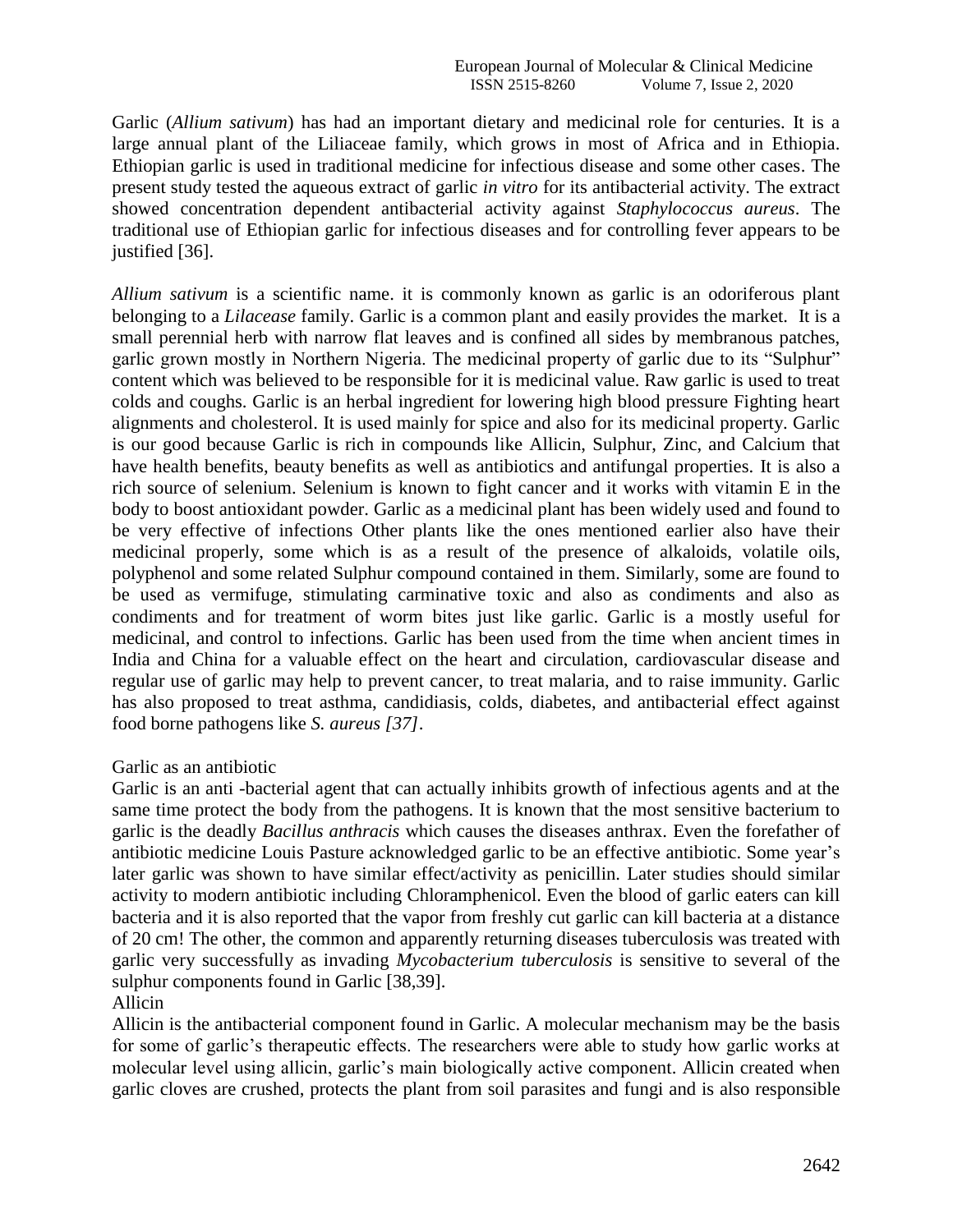for garlic"s pungent smell. It is a natural weapon against infection that disables dysentery causing amoebiasis by blocking two groups of enzymes, cysteine proteinases and alcohol dehydrogenases. Cysteine proteinases enzymes are the main culprits in infection, providing infectious organisms with the means to damage and invade tissues. Alcohol dehydrogenase enzymes play a major role in these harmful organisms' survival and metabolism. Because of these groups of enzymes are found in a wide variety of infectious organisms such as bacteria, fungi and viruses. This research provides scientific bases for the notion that allicin is a broadspectrum antimicrobial, capable of warding off different types of infections. It is likely that bacteria would develop resistance to allicin because this would require modifying the very enzymes that make their activity possible scientists found that allicin blocks the enzymes by reacting with one of their important components known as self sulfadryl (SH) groups, or thiols this finding has important implication because of sulfadryl groups are also crucial component of some enzymes that participate in the synthesis of cholesterol "Garlic lowers the level of harmful cholesterol" [38-41].

## **GINGER**

Ginger (ginger rhizome ) is the root of the *Zingiber officinale* plant, which can be utilized as a medication or as pleasant condiments. Ginger derived its name from the genus (*Zingiber officinale)* and the family (Zingiberaceae). In addition to ginger, there are other important followers to this plant family including turmeric, cardamom and galangal1. *Zingiber officinale*  creates sets of flower sprouts (pink and white) that developed into yellow flowers. As a result of the beautiful appearance and the habituation of plant to hot weather, *Zingiber officinale* is usually utilized as scenery across subequatorial homes. Fully developed *Zingiber officinale* roots are fibrous and approximately arid. The syrup from ancient ginger rhizomes is highly strong and usually utilized like condiments in Indian prescription, and is as typical component of cooking in many Asian countries also this return to its pleasant relish which makes the taste of many food dishes an extremely delicious [42,43].

Ginger (*Zingiber officinale*) is a medicinal plant that has been widely used all over the world, since antiquity, for a wide array of unrelated ailments including arthritis, cramps, rheumatism, sprains, sore throats, muscular aches, pains, constipation, vomiting, hypertension, indigestion, dementia, fever and infectious diseases. Ginger has direct antimicrobial activity and thus can be used in treatment of bacterial infections. Ginger belongs to Zingiberaceae family. [44-54] The Zingiberaceous plants have strong aromatic and medicinal properties and are characterized by their tuberous or non tuberous rhizomes. Ginger is relatively inexpensive due to their easy availability, universally acceptable and well tolerated by the most people. In many countries including Bangledesh, ginger is used in boiled food preparation. *Staphylococcus aureus* is the most medically important member in terms of pathogenicity of the group. Two other less important members are *Staphylococcus epidermis and Staphylococcus saprophyticus*. It is commonly present in the upper respiratory tract and intestinal tract. They grow on a variety of media and ferment many carbohydrates without gas. Colonies may be white, grey or golden yellow. The species name aureus is derived from the Latin word, "aureus" meaning golden. They are halophilic (salt loving) [55-60].

# LITERATURE SURVEY: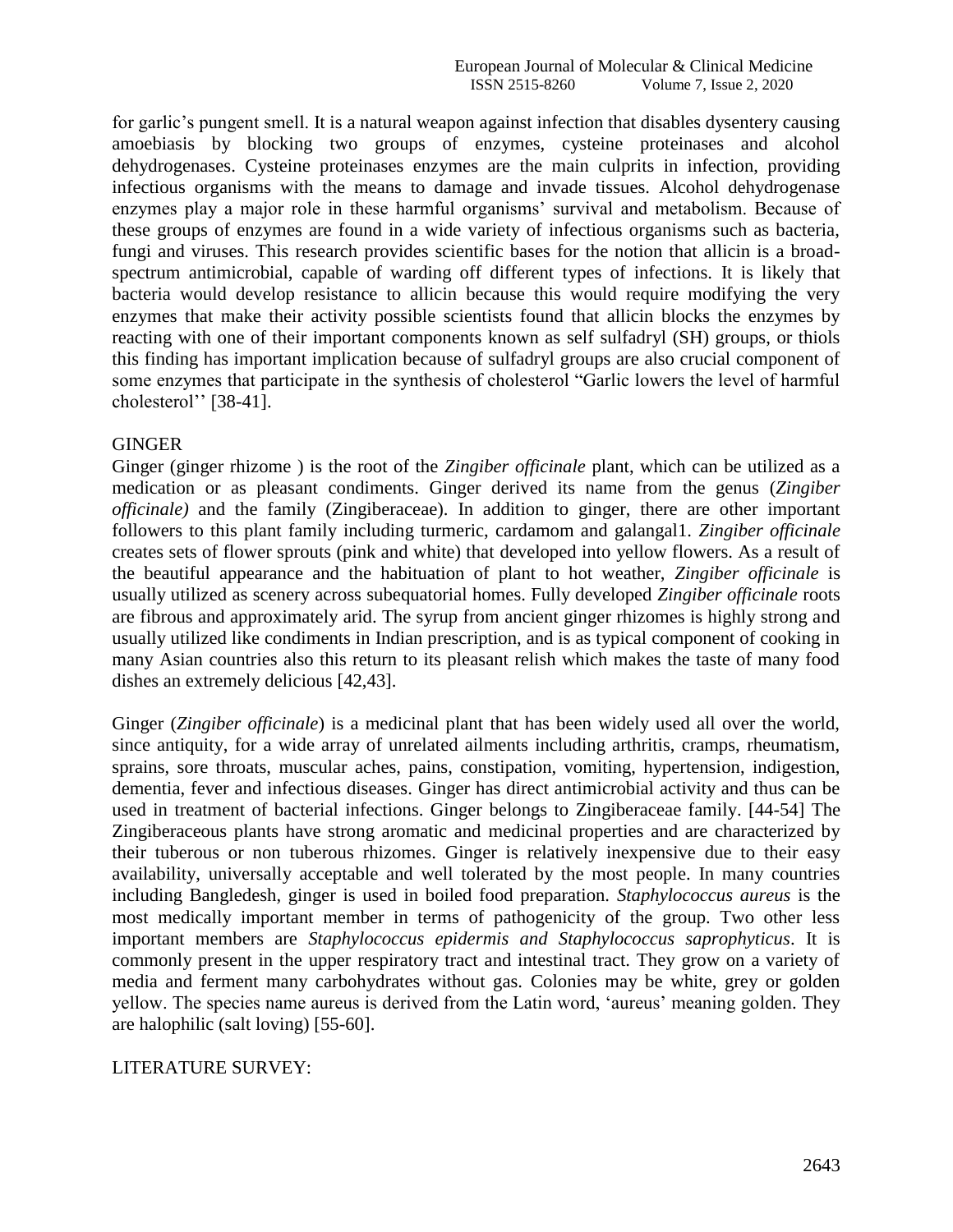Ponmurugan Karuppiah, Shyamkumar Rajaram,, 2012, [61], evaluated on the antibacterial properties of *Allium sativum* (garlic) cloves and *Zingiber officinale* (ginger) rhizomes against multi-drug resistant clinical pathogens causing nosocomial infection. The cloves of garlic and rhizomes of ginger were extracted with 95% (v/v) ethanol. The ethanolic extracts were subjected to antibacterial sensitivity test against clinical pathogens. Anti-bacterial potentials of the extracts of two crude garlic cloves and ginger rhizomes were tested against five gram negative and two gram positive multi-drug resistant bacteria isolates. All the bacterial isolates were susceptible to crude extracts of both plants extracts. Except *Enterobacter sp*. and *Klebsiella sp.,* all other isolates were susceptible when subjected to ethanolic extracts of garlic and ginger. The highest inhibition zone was observed with garlic (19.45 mm) against Pseudomonas aeruginosa (*P. aeruginosa*). The minimal inhibitory concentration was as low as  $67.00 \frac{\text{deg}}{\text{deg}}$  against *P*. *aeruginosa*. Natural spices of garlic and ginger possess effective anti-bacterial activity against multi-drug clinical pathogens and can be used for prevention of drug resistant microbial diseases and further evaluation is necessary.

Mohamed A. Eltaweel,, 2014, [62], was extracted with the methanol and aqueous suspensions of the dried *Allium sativum* (Liliaceae) bulbs and it was screened for its anti-microbial activity using the agar-well diffusion method. It is tested against Gram-positive bacteria (*Staphylococcus aureus*). The suspensions were tested at concentrations of 1, 10, 100 and 1000 μg/ml. All suspensions showed an inhibitory effect against tested bacteria. The highest zone of inhibition was estimated with the highest concentration of aqueous suspension (48 mm) followed by the highest concentration of the methanolic suspensions (1000 μg/ml) which reached to 34 mm. The other concentrations either methanolic or aqueous showed various inhibitory effects on the tested bacteria.

Fariba Najafi, et *al.*, 2016, [63], was assessed antibacterial effects of *A. sativum* against *Staphylococcus aureus* (*S. aureus*) in west of Iran (in Kermanshah). Increasing bacterial resistance to chemical antibiotics and their probabilistic side effects cause popularity of medicinal plants, so there is an instantaneous and steady need for novel antibacterial compounds from plants. As we know, there is no documented proof on antibacterial activities of *Allium sativum* (*A. sativum*) essential oil in west of Iran. The antibacterial effects of *A. sativum* essential oil were evaluated by macro-dilution method in Mueller-Hinton broth medium, agar disk and well diffusion methods. The results indicated that the essential oil of *A. sativum* have inhibited the growth of *S. aureus* and destroyed it. Also, by increasing the concentration of the *A. sativum*  essential oil, the inhibition zones increased. We believe that the article provide support to the antibacterial effects of the essential oil. Our finding shows the fact that the essential oil of *A. sativum* can be useful as medicinal or preservatives composition.

Manu Yadav *et al.*, 2019, [64], was conducted to test anti-bacterial activity of garlic against *Staphylococcus aureus* and *Escherichia coil.* The antibacterial effects of Aqueous Garlic Extract (AGE) against gram-positive and gram-negative bacterial isolates*, Staphylococcus aureus* and *Escherichia coli* were studied. Antibacterial activity of different concentrations of Aqueous Garlic Extract (AGE) by Well- Diffusion Method. Garlic extract was used in the range of 100 % to 5 % (1ml/mL, 0.5 ml/ ml, 0.25 ml/ml, 0.125 ml/ ml and 0.625 ml/mL), against *Staphylococcus aureus* and *Escherichia coli* respectively. Further analysis revealed the antimicrobial efficacy of Aqueous Garlic Extract (AGE) is time and temperature dependent. These results suggest that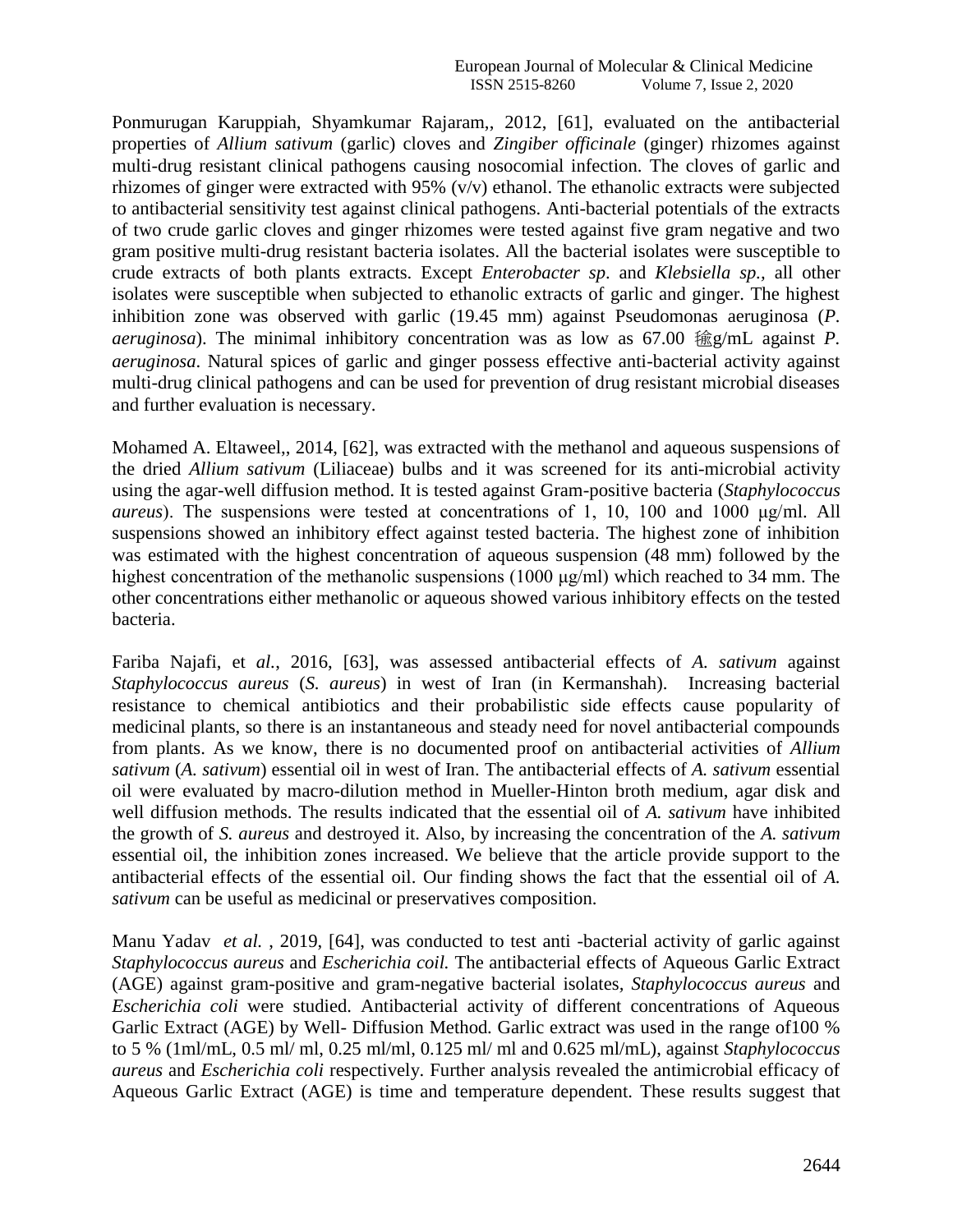garlic have anti-bacterial activity against *Staphylococcus aureus* and *Escherichia coli* and can be used against pathogenic microorganisms.

Yalemwork Ewnetu *et al.*, 2014, [65], evaluated antimicrobial effects of mixtures of Ethiopian honeys and ginger rhizome powder extracts on *Staphylococcus aureus* (ATCC 25923), *Escherichia coli* (ATCC 25922), *Staphylococcus aureus* (MRSA), *Escherichia coli* (R), and *Klebsiella pneumoniae* (R). Agar diffusion and broth assays were performed to determine susceptibility of these standard and resistant clinical bacteria isolates using honey-ginger powder extract mixtures. Honey-ginger powder extract mixtures produced the highest mean inhibition  $(25.62 \text{mm} \pm 2.55)$  compared to the use of honeys  $(21.63 \text{mm} \pm 3.30)$  or ginger extracts (19.23mm± 3.42) individually.The ranges of inhibitions produced by honey-ginger extract mixtures on susceptible test organisms (26–30 mm) and resistant strains (range: 19–27 mm) were higher compared to 7–22mm and 0–14mm by standard antibiotic discs. Minimum inhibitory concentrations (MIC) of mixture of honeys-ginger extracts were 6.25% (0.625 v/mL) on the susceptible bacteria compared to 75% for resistant clinical isolates. Minimum bactericidal concentration (MBC) of honey-ginger extracts was 12.5% (0.125 g/mL) for all the test organisms. *Conclusion*.The result of this study showed that honey-ginger powder extract mixtures have the potential to serve as cheap source of antibacterial agents especially for the drug resistant bacteria strains.

Bandna Chand, 2013, [66], was evaluated on the antibacterial activity of extracts of *Allium sativum* (garlic) and *Zingiber officinale* (ginger) against four different bacteria namely *Escherichia coli*, *Salmonella* Typhi, *Staphylococcus aureus* and *Bacillus cereus.* Two methods were used to determine the antimicrobial activity of garlic and ginger extracts namely disk diffusion method and agar well diffusion method. Garlic extract exhibited excellent antibacterial activity against all four test organisms while ginger extract showed antibacterial activity against *Bacillus cereus* and *Staphylococcus aureus* only. In addition, agar well diffusion method showed higher zone in inhibition when compared with the zone of inhibition produced by the spice of same concentration against the test microorganism by disk diffusion method. Antibiotic sensitivity of the four different bacteria was tested with commercially available antibiotics namely Ciprofloxacin; Oxytetracycline; Vancomycin; Streptomycin; Gentamicin; Tetracycline; Novobiocin; Amikacin and Penicillin G. Penicillin G produced the highest zone of inhibition of 40.00±0.00against *Staphylococcus aureus* and the lowest zone of inhibition of 0.00±0.00 against *Escherichia coli.*

Wolde T, *et al.*, 2018, [67], was conducted to evaluate the anti-bacterial effect of garlic against standard isolates of *S. aureus and E. coli* kindly obtained from EHNRI. In many developing countries a large proportion of the population relies on traditional practitioner of medicinal plants in order to meet health care need. Garlic is one of the herbs that used by traditional practitioners for preparation of herbals medicine. Emergence of drug resistance is obvious and global confront. Seeking for other antibiotics which are new, natural, plant based. Garlic is classified as member of family Alliaceae. Allicin is one of the active principal of freshly crushed garlic homogenates, have variety of antimicrobial activities. Four different solvents having different polarity were used to extract the bioactive compound from garlic. The Antibacterial activity of the crude extracts of garlic was evaluated against Standard isolates of *S. aureus and E. coli* by an agar diffusion method. The trial was done in triplicates. A Factorial Design with three factors was used. The treatment means were compared by a Student's t- test with least significant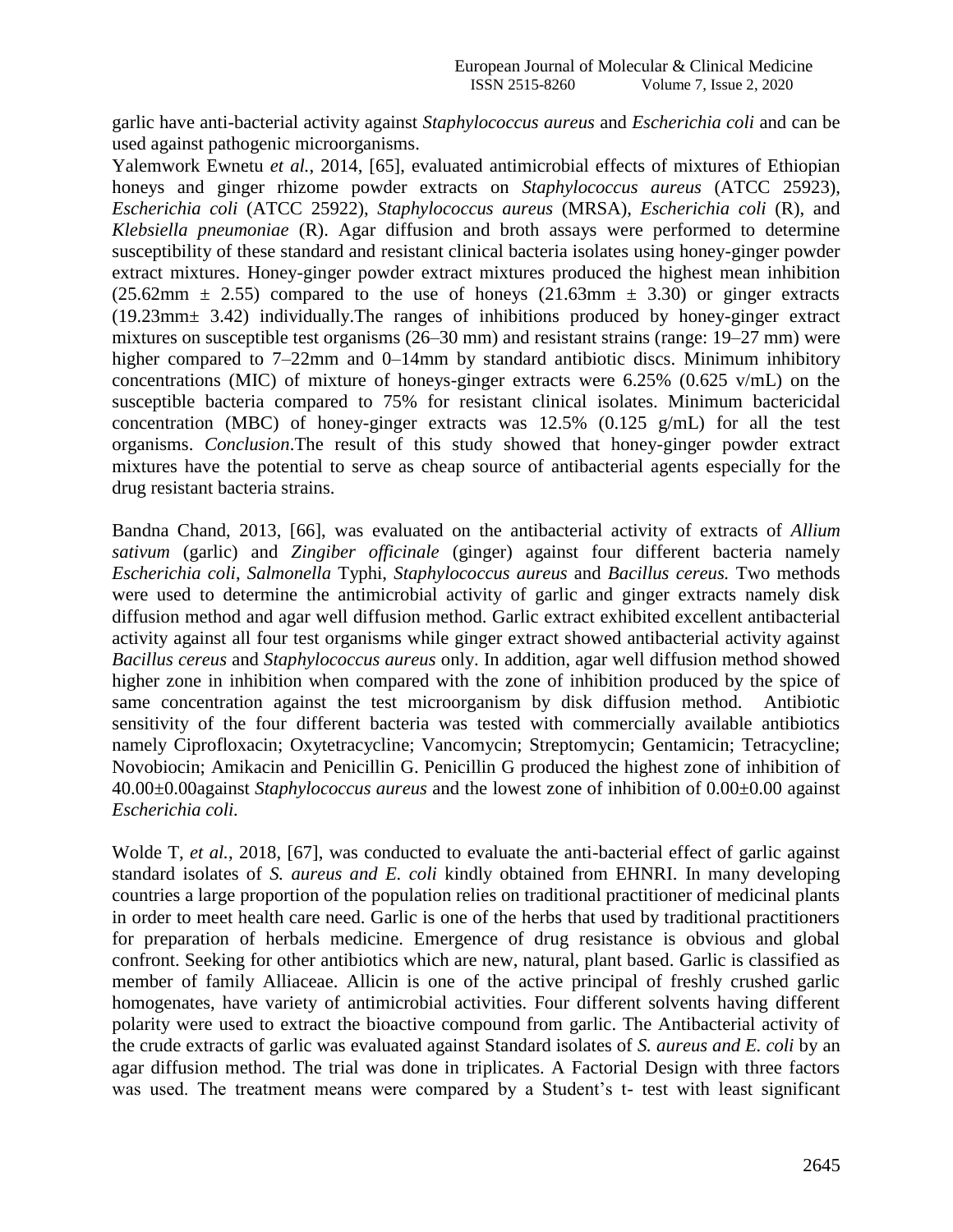difference (LSD) at 5% ( $P=0.05$ ) and the data analysis was performed using mini tab statistical software package. In this experiment the non-polar chloroform had higher inhibition zone. The highest yield potential was obtained from water followed by ethanol, chloroform and petroleum ether respectively. *E. coli* were so susceptible than *S. aureus* to the extracts. Garlic could be used as effective antibacterial agent for human pathogenic bacteria.

Abiy E, Berhe A., 2016, [68], was conducted to evaluate the anti-bacterial effect of garlic against clinical and standard isolates of *S. aureus and E. coli* from patients attending Hawassa University. Emergence of methicillin drug resistance is evident and global challenge. Seeking for alternative antibiotics which are new, natural, plant based, cost effective and in toxic is the up to date task for global health. The Antibacterial activity of the crude extract of garlic was investigated against Clinical and Standard isolates of *S. aureus and E. coli* by an Agar of both dilution and Cork borer techniques. The trial was done in triplicates. The results showed that standard *S. aureus and E. coli* were completely inhibited by 10 mg/ml and 15 mg/ml of agar media respectively and their clinical isolates were completely inhibited by 25 mg/ml, indicating that standard isolates are most sensitive and clinical isolates are least sensitive. Garlic could be used as effective antibacterial agent for these pathogenic microorganisms.

Augustine I. Airaodion1 *et al.*, 2020, [69], was determined the antibacterial activity of the juice by diffusion method. Emergence of methicillin drug resistance is evident and has become a global challenge. Seeking for alternative antibiotics that are new, natural, plant based, cost effective and less toxic is the recent task for global health. This study is aimed at assessing the pharmacotherapeutic activity of *Allium sativum* (Garlic) bulb against gram-positive and gramnegative bacteria. Fresh *A. sativum* bulbs were purchased from a local market in Ibadan, Nigeria and were identified by a botanist. They were cut into small pieces and mashed in a laboratory with a mortar and pestle and the fluid squeezed out of the resultant slurry. Nutrient agar medium was prepared using standard method. Pure cultures of *Coliform bacillus, Staphylococcus epidermidis, Streptococcus viridians, Salmonella typhi and Escherichia coli* were obtained from the Department of Veterinary Microbiology and Parasitology, Federal University of Agriculture, Abeokuta, Nigeria. The juices were serially diluted to obtain 1.0%, 0.5%, 0.25% and 0.125% solutions in sterile test tubes. Sterilized 9 mm filter paper disc soaked in the diluted juice were placed on the plate and incubated for 24 hours at room temperature. The plates were examined for clear zones of inhibition. Presence of zones of inhibition indicated activity. The results showed that *A. sativum* bulb has antibacterial potential against all the bacteria used in this study and also exhibited inhibitory activity against them. The result of this present study showed that *A. sativum* juice has high range of antibacterial potential against both gram positive (*S. epidemidis and S. viridans*) and gram negative bacteria (*C. bacillus, E. coli and S. typhi*). However, the extract has a greater inhibitory activity against gram positive bacteria than gram negative bacteria.

Bulti Kumera Fufa, 2019, [70], reported that garlic (*Allium sativum*) contains various biologically active components that play a significant role in the treatment of bacterial and fungal infections. It contains sulfur compounds like allicin, ajoene, allyl methyltri sulfide, diallyl trisulfide, di allyl di sulphide and others which exhibit various biological properties like antimicrobial, anticancer, antioxidant, immunomodulatory, anti-inflammatory, hypoglycemic and cardiovascular effects. The objective of the current review was to relate various literatures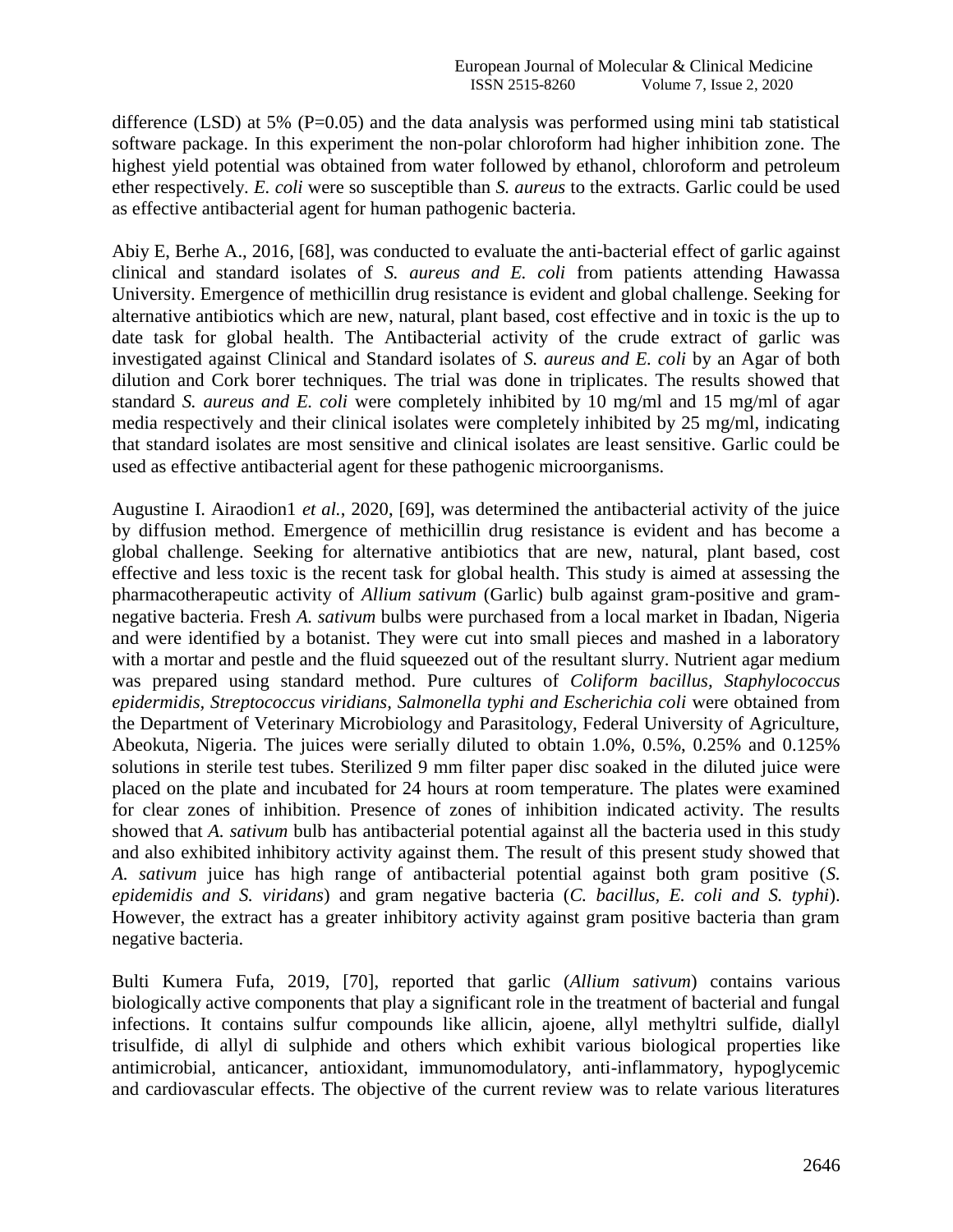and assess the anti-microbial potential of garlic extract. The antimicrobial potency of garlic can be maximized by increasing the concentration of the extract. Garlic extract of 100% concentration showed a maximum zone of inhibition against both gram-positive and gramnegative bacteria.

Ashok kumar *et al.*, 2018, [71], were used for relative analysis of antioxidant and antimicrobial activity on ethanolic extracts of Garlic (Bulb), Aloe (leaf), Flower bud (buds), Turmeric (rhizomes) and Ginger (rhizomes). Antioxidant activity was determined by DPPH [1, 1- Diphenyl-2-picryl hydrazyl] assay and expressed with Ascorbic acid. It was observed that turmeric and ginger have more antioxidant activity than garlic, Aloe and Flower bud. These extracts were further studied for antibacterial activity by agar well diffusion and spectrophotometric method against tetracycline as reference. The result showed that Flower bud is more effective against *Escherichia coli, Pseudomonas aeuroginosa, Bacillus subtilis* and *Staphylococcus aureus* compared to other plants extract. However, all the plants extract did show antioxidant and antibacterial activity.

Ashraf A. Mostafa *et al.*, 2018, [72], reported that prevention of food spoilage and food poisoning pathogens is usually achieved by use of chemical preservatives which have negative impacts including: human health hazards of the chemical applications, chemical residues in food & feed chains and acquisition of microbial resistance to the used chemicals. Because of such concerns, the necessity to find potentially effective, healthy safer and natural alternative preservatives is increased. Within these texts, Plant extracts have been used to control food poisoning diseases and preserve foodstuff. Antimicrobial activity of five plant extracts were investigated against *Bacillus cereus, Staphylococcus aureus, Escherichia coli, Pseudomonas aeruginosa and Salmonella typhi* using agar disc diffusion technique. Ethanolic extracts of *Punica granatum, Syzygium aromaticum, Zingiber officinales and Thymus vulgaris* were potentially effective with variable efficiency against the tested bacterial strains at concentration of 10 mg/ml while extract of Cuminum cyminum was only effective against *S. aureus respectively. P. granatum and S. aromaticum* ethanolic extracts were the most effective plant extracts and showed bacteriostatic and bactericidal activities against the highly susceptible strains of food borne pathogenic bacteria (*S. aureus and P. aeruginosa*) with MIC"s ranged from 2.5 to 5.0 mg/ml and MBC of 5.0 and 10 mg/ml except *P. aeruginosa* which was less sensitive and its MBC reached to 12.5 mg/ml of *S. aromaticum* respectively. These plant extracts which proved to be potentially effective can be used as natural alternative preventives to control food poisoning diseases and preserve food stuff avoiding healthy hazards of chemically antimicrobial agent applications.

Sapkota *et al.*, 2012, [73], studied the antibacterial effect of guava leaves, garlic and ginger against some human microbial pathogens and they ascertained that ginger was only effective against *S. aureus* while guava and garlic were effective against all tested microorganisms.

Qader *et al.*, 2013, [74], were investigated on seven ethanolic and aqueous plant extracts against some clinically pathogenic bacteria. Ethanolic *Punica granatum* extract was effective against all tested bacterial pathogens with MIC of 0.2 mg/ml. *Zingiber officinales* extract was also effective against *P. aeruginosa* and *K. pneumonia while Thymus kotschyana* was potentially effective against *S. aureus and E. coli*.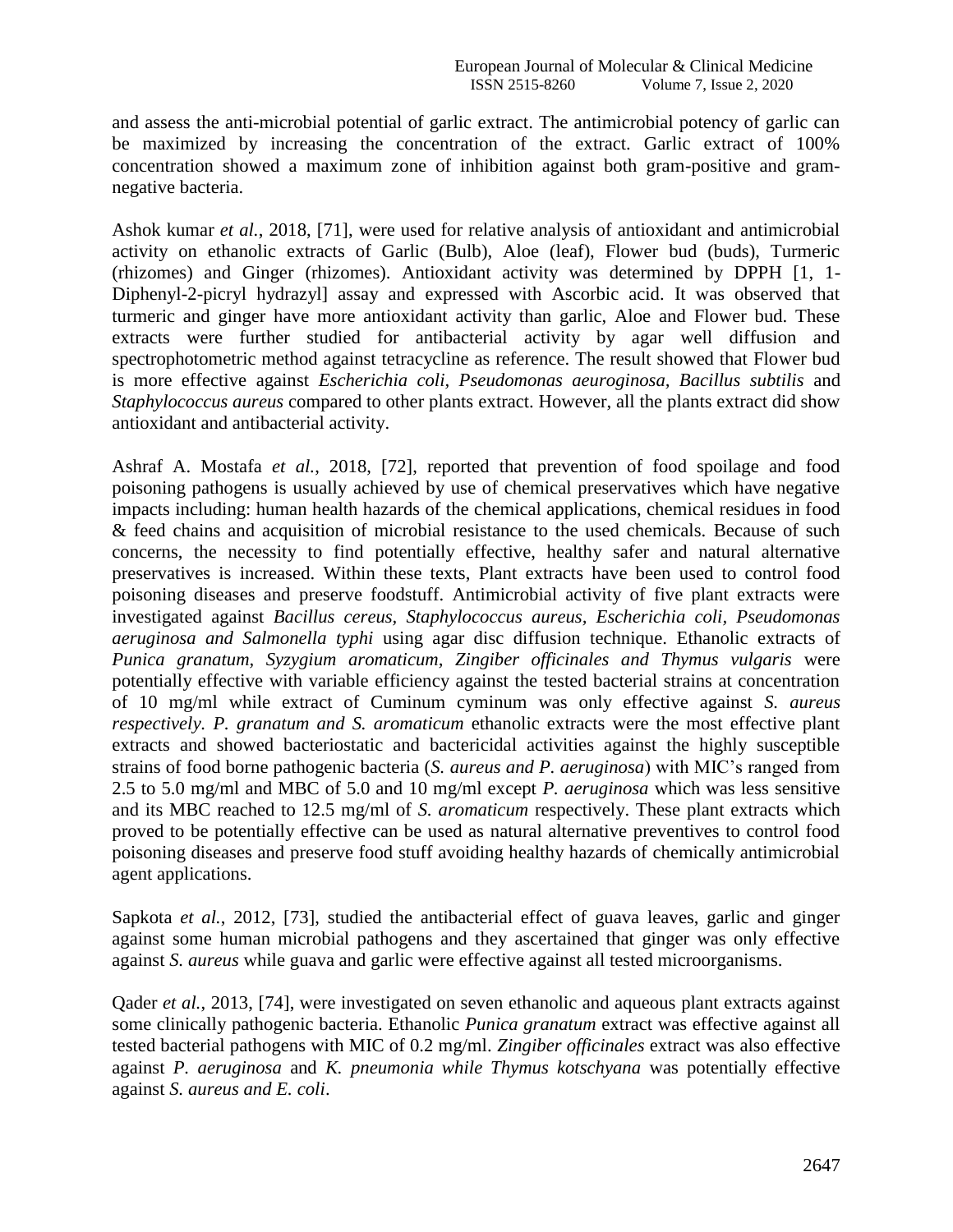Iram Gull *et al.*, 2012, [75], reported that herbs and spices are very important and useful as therapeutic agent against many pathological infections. Increasing multidrug resistance of pathogens forces to find alternative compounds for treatment of infectious diseases. In the present study the antimicrobial potency of garlic and ginger has been investigated against eight local clinical bacterial isolates. Three types of extracts of each garlic and ginger including aqueous extract, methanol extract and ethanol extract had been assayed separately against drug resistant *Escherichia coli, Pseudomonas aeruginosa, Bacillus subtilis, Staphylococcus aureus, Klebsiella pneumoniae, Shigella sonnei, Staphylococcus epidermidis and Salmonella typhi*. The antibacterial activity was determined by disc diffusion method. All tested bacterial strains were most susceptible to the garlic aqueous extract and showed poor susceptibility to the ginger aqueous extract. The (minimum inhibitory concentration) MIC of different bacterial species varied from 0.05 mg/ml to 1.0 mg/ml. In the light of several socioeconomic factors of Pakistan mainly poverty and poor hygienic condition, present study encourages the use of spices as alternative or supplementary medicine to reduce the burden of high cost, side effects and progressively increasing drug resistance of pathogens.

V. U. Olugbue *et al.*, 2017, [76], assessed on the antibacterial potentials of *Allium sativum* and their interaction with antibiotics against clinical isolates of multidrug resistant Staphylococcus aureus. Study Design: The study is designed to investigate the antibacterial activity of *Allium sativum* extract and its interactive potential to enhance the activity of antibiotics against multidrug resistant *S. aureus*. The study was conducted between May, 2015 and June, 2016. This study was performed at the Microbiology laboratory of the Akanu Ibiam Federal Polytechnic, Unwana, Ebonyi State, Nigeria. Extraction was done using sterile water, acetone and methanol. The extracts were evaporated to dryness using rotary evaporator. Antibacterial susceptibility testing was carried out using the agar well diffusion method. The macrobroth dilution method was used to determine the MIC of the methanol extracts. Checkerboard method was used to determine the interaction between extracts and antibiotics. Aqueous and methanol extracts of *Allium sativum* had inhibition zone range of  $10 \pm 1.50$  to  $17 \pm 1.50$  mm and  $7 \pm 1.05$  to  $14 \pm 0.95$ mm respectively, at concentration range of 25 to 200 mg/ml. Acetone extract had inhibition range of  $5 \pm 0.50$  to  $11 \pm 0.50$  mm. Methanol and acetone extracts had the same inhibition zone  $(14 \pm 0.79 \text{ mm})$  diameter against the *S. aureus* isolates at 200 mg/ml. There were no significant difference found between inhibition zone diameter of methanol/acetone extract ( $P = 0.50$ ), methanol/aqueous extracts ( $P = 0.97$ ) and acetone/aqueous extracts ( $P = 0.48$ ) against the test bacteria. The correlation analysis done between inhibition zone diameter and concentration of *A. sativum* recorded a positive correlation (r) ranging between 0.84 and 0.89. The combination of methanol extracts of garlic (MEG) plus ceftazidime (Caz) and MEG plus erythromycin (Ery) showed synergistic interaction in three and four of the isolates respectively. Antagonistic interaction was recorded in the combination of MEG plus cefuroxime in one isolate whereas it was recorded in three isolates in the interaction of MEG and ciprofloxacin. The synergistic interaction stood at 28.0% and antagonism 16.0%. The combination of  $\frac{1}{2}$  x MIC of MEG plus  $\frac{1}{2}$ x MIC Caz against *S. aureus* showed bactericidal activity against the isolates at 12 hours resulting in a 4.25 log10 cfu/ml reduction whereas the combinations of  $\frac{1}{2}$  x MIC of MEG plus  $\frac{1}{2}$ x MIC of they showed bactericidal activity after 8 hours with a 3.13 log10 cfu/ml decrease. The net reduction in colony counts was observed consistently between 12 – 24 hours. The result of this study showed that methanol extract of *A. sativum* possesses bactericidal activities against *S.*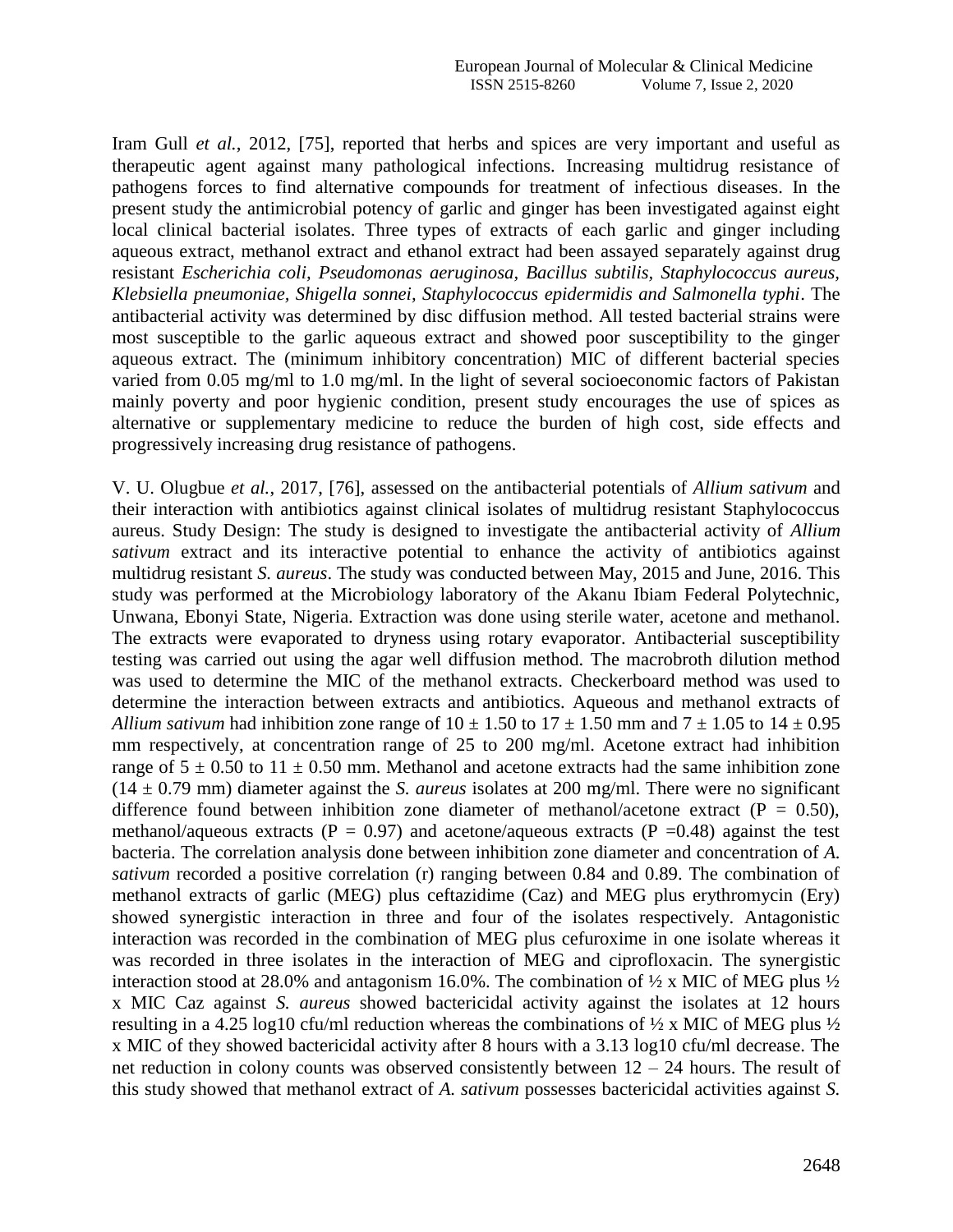*aureus*. In addition, the methanol extract may be a potential source of resistance modifying compounds that can potentially improve the performance of antibiotics in the treatment of multidrug resistant *S. aureus* infections. There is need to isolate the specific active agent(s) involved in the potentiation for drug compounding.

Okiemute Patricia Anyamaobi *et al.*, 2020, [45], were investigated on the antimicrobial properties of garlic (*Allium sativum*) and ginger (*Zingiber officinale)* for their microbial activity against both clinical and laboratory isolates of Staphylococcus aureus using disc diffusion method. Ten isolates were obtained from the Department of Medical Microbiology, Medical Laboratory science Madonna University Teaching Hospital, Elele. Minimum inhibitory concentration (MIC) and minimum bactericidal concentration (MBC) were determined by the broth dilution method. The antibiotic susceptibility test against the test organisms were performed by disc diffusion method. The result from this study showed garlic and ginger extract were effective against *Staphylococcus aureus* used in this study. The inhibitory effect exerted by garlic extract was highest at the concentration of  $100\mu\text{g/ml}$  with mean zone inhibition of  $11.5 \pm$ 0.69mm which was statistically significant ( $p<0.05$ ) from the control 21.6  $\pm$  1.07mm. Also the inhibitory effect exerted by garlic was least at the concentration of 12.5μg/ml with mean zone of inhibition of  $3.5 \pm 0.46$ mm, while concentration at  $50\mu\text{g/ml}$  showed mean zone of inhibition of  $8.9 \pm 1.11$  mm and concentration at  $25\mu\text{g/ml}$  showed mean zone of inhibition of  $5.6 \pm 0.55$  mm. The inhibitory effect exerted by ginger was highest at the concentration of 100μg/ml with mean zone inhibition of  $16.0 \pm 0.21$  mm which was statistically significant (p<0.05) from the control  $21.6 \pm 1.07$  mm. Also the inhibitory effect exerted by ginger was least at the concentration of 12.5μg/ml with mean zone of inhibition of  $4.5 \pm 0.68$ mm, while concentration at  $50\mu\text{g/ml}$ showed mean zone of inhibition of  $11.7 \pm 1.05$ mm and concentration at  $25\mu g/ml$  showed mean zone of inhibition of  $8.0 \pm 0.89$ mm. *Staphylococcus aureus* was found to be more sensitive to ginger than garlic with highest mean zone inhibition of  $16.0 \pm 0.21$  mm for ginger and  $11.5 \pm 1.5$ 0.69mm for garlic at 100μg/ml. Also there were lower minimum inhibitory concentrations with 25μg/ml for garlic and 12.5μg/ml for ginger on *Staphylococcus aureus* than the minimum bactericidal concentrations with 50μg/ml for garlic and 25μg/ml for ginger indicating that the extracts could be bactericidal in action. Therefore garlic and ginger extracts can be used as a source of antibiotic substances for possible treatment of staphylococcal infection though not replacing the use of antibiotics but to prevent multidrug resistance.

## METHODOLOGY:

# *Aliumsativum (garlic) and Zingiberofficinale (ginger) Sensitivity Testing of Bacterial Strain [77]:*

Pure culture of *Staphylococcus aureus* was subjected to antimicrobial susceptibility using the disc diffusion method. Using a sterile wire loop, pure colonies of the test organism was aseptically inoculated in 3mls of sterile normal saline and compared with McFarland standard and was allowed to incubate for 5minutes. A sterile swab stick was dipped into the bacterial suspension; excess inoculum was reduced by pressing the swab stick against the wall of the test tube. Inoculum was spread on the surface of Mueller Hinton agar and was allowed to stay for 5 minutes to dry. A sterile forcep was used to pick the impregnated extract disc unto Mueller Hinton agar and was incubated at  $37<sup>0</sup>$  c for 24hrs. The area of inhibition was examined and measured in milliliters. *Serial dilution of Aliumsativum (garlic) and Zingiberofficinale (ginger)*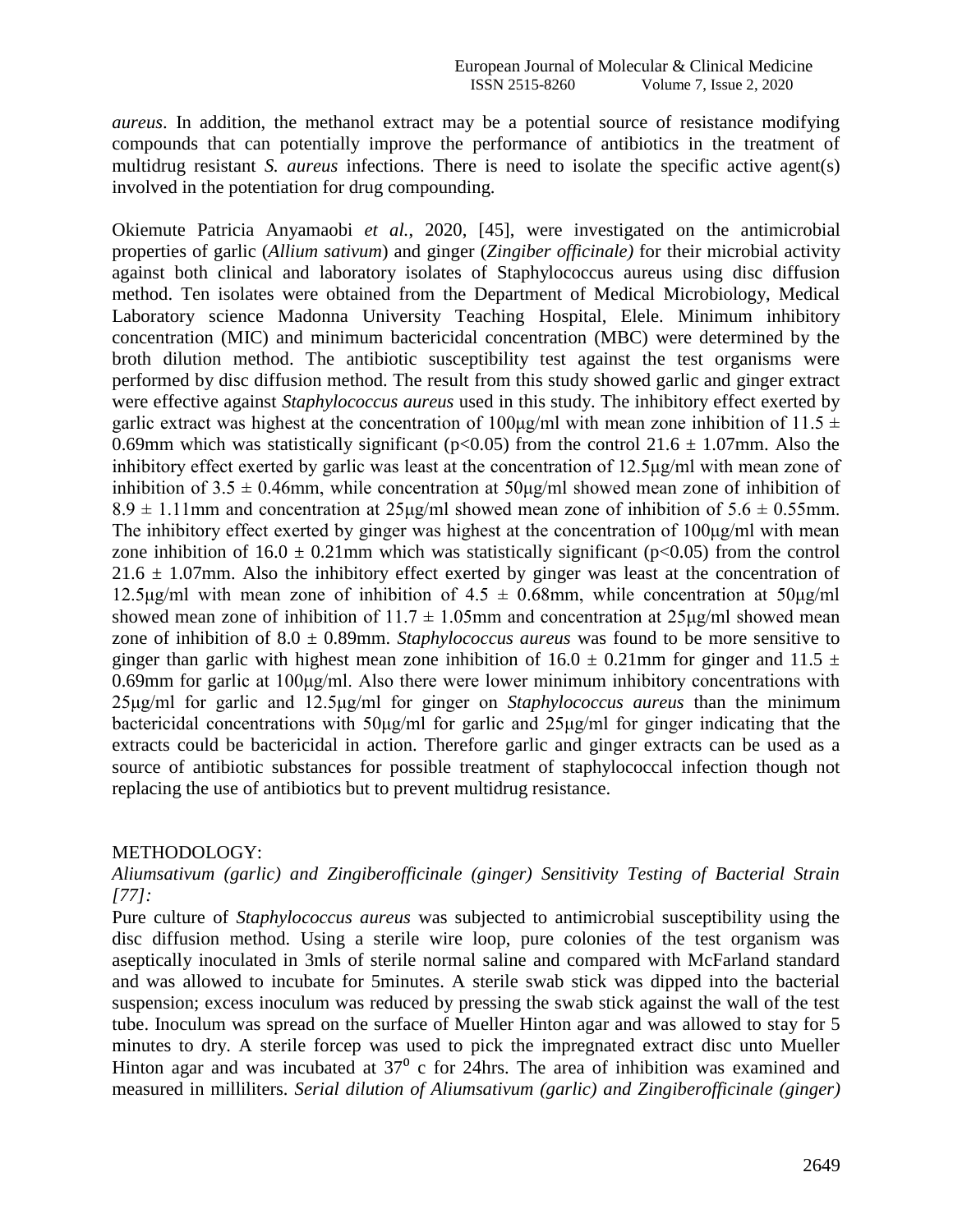Serial tube dilution technique was used to determine the minimum inhibitory concentration (M.I.C.). The garlic cloves and ginger rhizomes crude extracts were serial diluted in the range from 12.5 to 100μg/ml. The tubes were inoculated with 100μl of bacterial culture at a concentration of 10 6cells/ml. Standard antibiotic ciprofloxacin was included in the assay for comparison. Peptone water with the inoculum only was used as a growth control. All experiments were carried out in triplicates. The tubes were incubated aerobically at 37˚C for 18hours.

# *Determination of Minimum Inhibitory Concentration (M.I.C) and Minimum Bactericidal Concentration (M.B.C) [67]:*

Antimicrobial agents were diluted in peptone water. Each dilution was inoculated with standard inoculum of test organism. After appropriate incubation, the lowest concentration in the tube that showed visible inhibition of growth was recorded as the minimum inhibitory concentration (M.I.C). Dilution with test organism were then subcultured on blood agar medium without antimicrobial agent and incubated for 24hrs at  $37<sup>0</sup>$  C. The minimum bactericidal concentration (M.B.C) is the lowest concentration of antimicrobial agent that produces no bacterial growth on a solid medium. M.I.C and M.B.C were expressed as microgram / milliliters..

Antimicrobial susceptibility test by Kirby-Bauer method [77]:

The antibiotics susceptibility procedure for bacterial spices has been done through using a method that depends on the ability of disc to permit the penetration of antibiotics through the medium which is also called Kirby-Bauer method 15. The overall steps of the procedure should be produced through entirely sterilized status. Plates of Mueller Hinton agar have been inoculated; each alone, by the test bacterial isolates -107 CFU (compared with Mcfarland turbidity standard), then the bacterial suspension was uniformly distributed overall the area of the plate. After a while, sterilized discs (measuring five milliliters in diameter) were put under sterilized conditions in various extracts (for about 1 min), then fixed on Mueller Hinton plates (petridishes) inoculated previously by suspension of the bacteria. After this step, all plates had been put aside (at 250C for about 15 mins). After that, all cultured plates were placed in the incubator at 36°C for 18-20 hrs; the area of inhibition has been examined and calculated in millimeters (mm).

The organisms under the experiment were evaluated, as well, for their susceptibility toward some antimicrobials including: cloxacillin, cefepime, cefoxitin, clindamycin and tobramycin, again by disc diffusion procedure. The cultures of test organisms were reactivated by culturing in sterile nutrient broth for 16 hrs at 37°C. After incubation and turbidity comparison with Mcfarland turbidity standard, sterile cotton swabs were used to transfer the bacterial cultures aseptically and swabbed over Mueller Hinton agar petridishes. A sterilized forceps was used to fix the antibiotic disc aseptically over the cultured petridishes. Then, the petridishes were placed in the incubator at 37°C for 20-22 hours and subsequently all diameters of inhibition zones could be determined.

# Reported Results [77]

The inhibition zones that obtained by the garlic and ginger extracts toward the bacterial isolates were measured as a determination of inhibitory effects of these plants. All results obtained above in table-2 were resulted by disk diffusion method (Kirby-Bayer). In addition to that, ethanolic disks were used to all test isolates (as a control) and all these disks with no value (no zones of inhibition have been occurred).

The results in table-2 revealed that the aqueous extract of ginger and garlic (each alone) gave no effect (against Streptococcus pyogens and Pseudomonas aeruginosa,) and low level of inhibition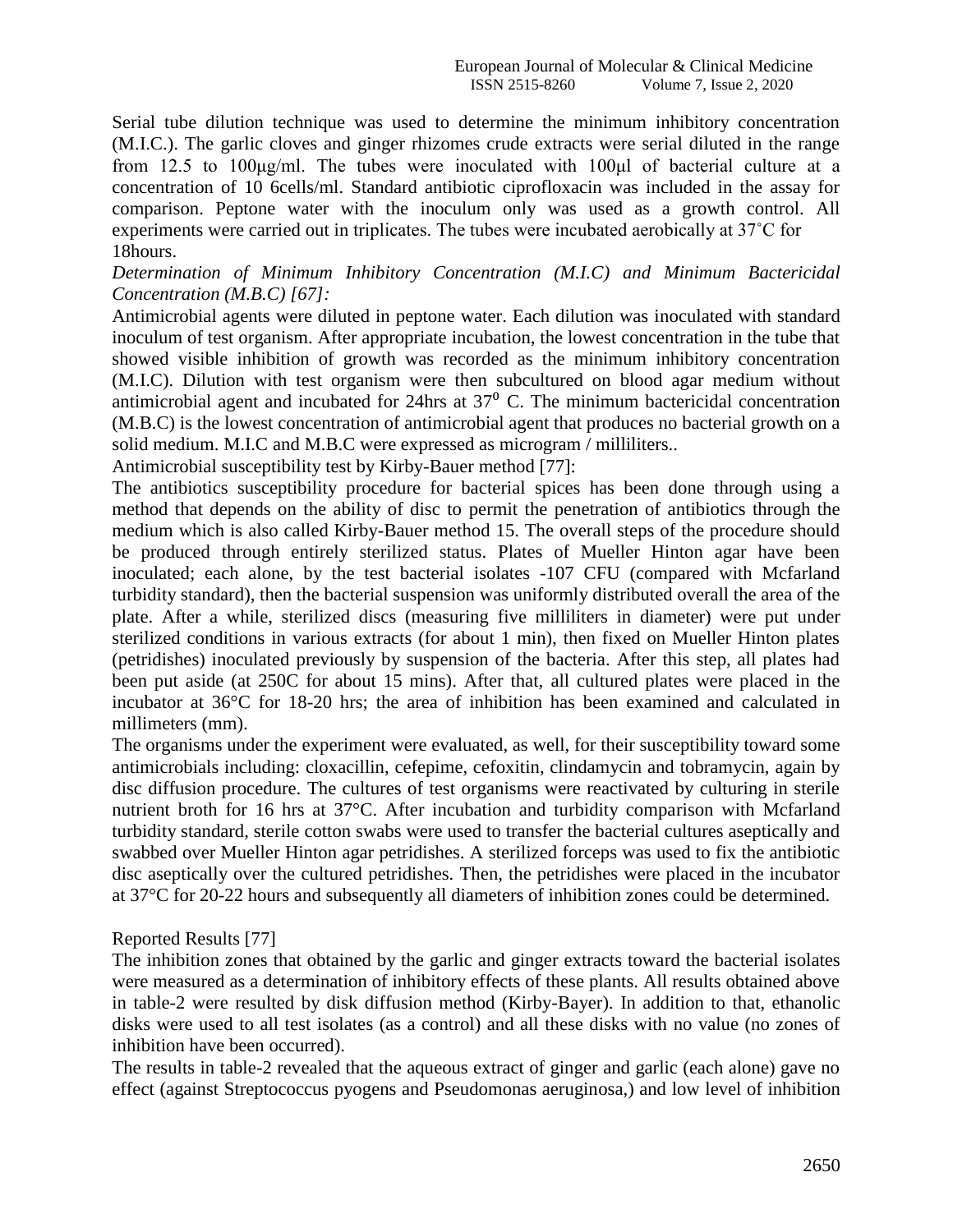on other isolates. Moreover, the combination of aqueous extract of them gave slightly higher level of inhibition than that of each extract alone. On the other hand, the ethanolic extract of ginger and garlic (each alone) showed variable level of inhibition (ranging from 9mm to 20mm) and this indicated that the ethanolic extraction gives better extraction than that of aqueous one. Additionally, the combination of ethanolic extract of both ginger and garlic produced broader zone of inhibition than that of each extract alone, this mean that there is a potentiation-like effect between both extract. The important thing is that Streptococcus pyogens was completely resistant to all extracts.

Muhsin Dalia Abdulzahra and Hussein Furqan Mohammed (2014 [77],), Newly obtained rhizomes of *Zingiber officinale (Ginger) and Cloves of Allium sativum* (Garlic) were put together, leaved nearly at 250C to permit air-drying, milled to fine powder and then these powders would be extracted (each alone) using water and ethanol as solvents for the extraction. After that, the extracts were examined for its antibacterial (inhibitory) effect toward some clinical isolates (patient with otitis media) of *Staphylococcus aureus, Staphylococcus epidermidis, Streptococcus pyogens (G+ve) and Pseudomonas aeruginosa, Klebsiella pneumonia, Proteus mirabilis* (G-ve). In this study, the antibacterial (inhibitory) effect of the extracts of both ginger and garlic has been determined toward six clinical bacterial isolates (mentioned previously). Two kinds of extracts for ginger and two kinds of extracts for garlic have been obtained (involving watery extract and ethanolic extract) and then examined separately and in combination of these extract. In the present study, some antibiotics (cloxacillin, cefepime, cefoxitin, clindamycin and tobramycin) were used to compare their effect with the effect of the extracts obtained. Disc diffusion method (Kirby-Bauer method) was used to determine the antibacterial activity of extracts. The test isolates showed variable susceptibility to the garlic and ginger extract (aqueous and ethanolic) and to other antibiotics (cloxacillin, cefepime, cefoxitin, clindamycin and tobramycin). The outcomes of susceptibility experiment depicted that ethanolic extract of garlic and ginger (each alone and in combination) showed more inhibitory effect than aqueous extract and also the combination of ethanolic extract of both ginger and garlic resulted in inhibitory effect greater than each extract alone. Both ginger and garlic extract have antibacterial activity (especially the ethanolic extract) against some pathogenic G+ve and G-ve bacteria.

## Antimicrobial assay using Disc diffusion method

The antimicrobial assay of spices was performed by disc diffusion method as described by Kirby-Bauer [78]. All the experiments were performed under sterile conditions. The nutrient agar plates were inoculated separately with 107 CFU of each test bacterial strain culture and evenly spread on entire surface of each plate. The sterile discs (5 mm diameter) were dipped aseptically in different extracts for one minute and placed over nutrient agar plates seeded with bacterial culture. The plates were left at ambient temperature for 15 minutes and then incubated at 37°C for 16 hours and observed for zone of inhibition. The diameter of inhibition zones was measured in millimeters. Antimicrobial assay was performed in triplicate with each bacterial strain.

# Determination of minimum inhibitory concentration (MIC)

MIC of different garlic and ginger extracts was determined by the method described by Natta et al [79] after minor modifications. The extracts were diluted ranging from 100 mg/ml to 0.01 mg/ml and checked for MIC against bacterial strains. Sterile discs were dipped in different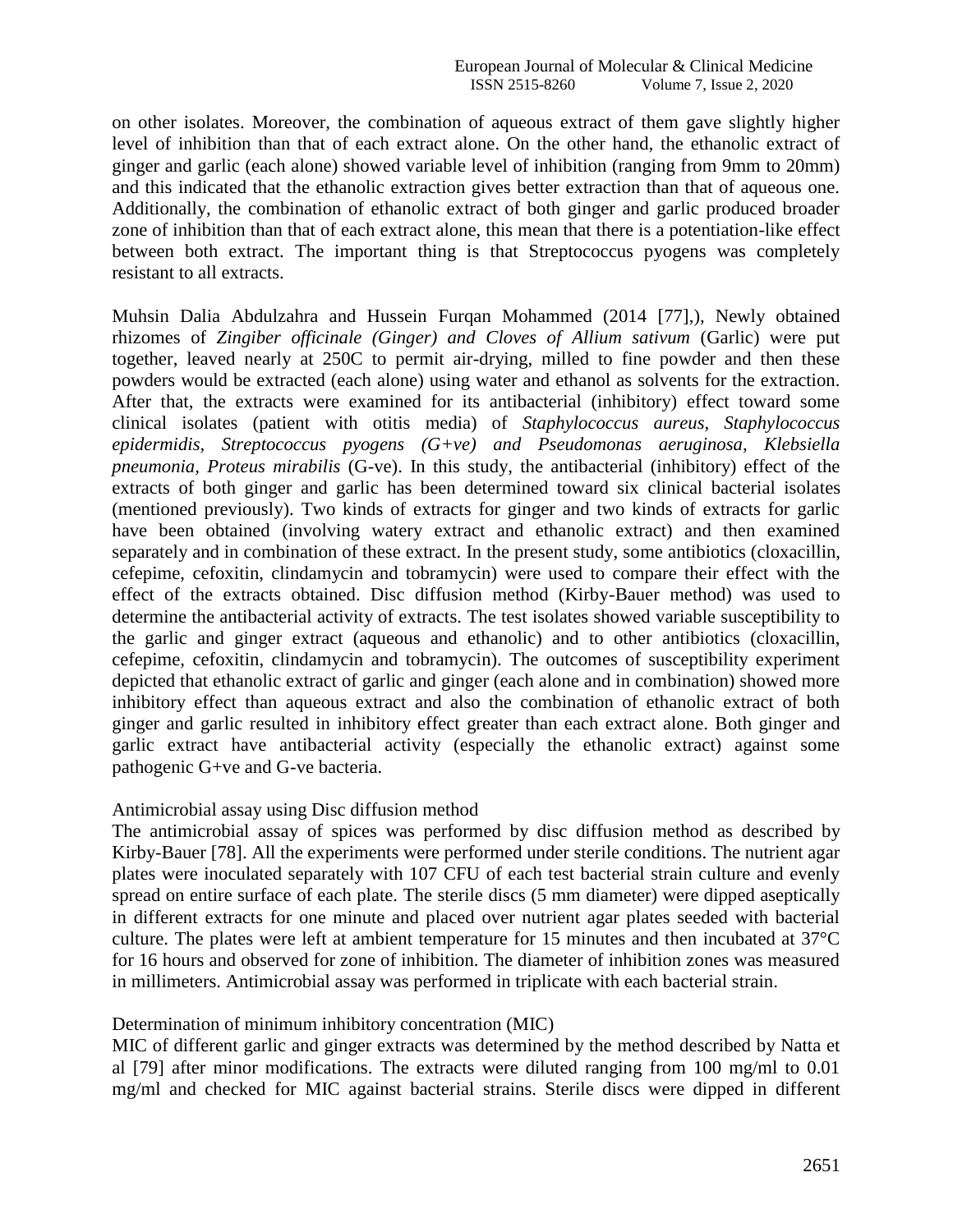dilutions of aqueous, ethanol and methanol extracts of garlic and ginger and placed over LB agar plates seeded with 107 CFU of each bacterial culture separately. Plates were placed at 37°C for 16 hours. The zone of inhibition in each case was measured as the diameter of the clearing zones and results were recorded. Each experiment was performed in triplicate.

# Antibacterial Susceptibility Testing of Plant Extract [80-82]

The antibacterial susceptibility testing of *A. sativum* extracts against isolates of *S. aureus* was carried out using the agar well diffusion method. A sterile Pasteur pipette was used to drop 0.2 ml standardized inoculums equivalent to 0.5 McFarland turbidity standards on the surface of already prepared and dry Mueller- Hinton agar. The inoculum was evenly spread using Hockey stick shaped glass rod. Six wells were carefully bored into each agar plate after standing for about 5 minutes with heat sterilized 6 mm diameter cork borer and labeled. The first four wells were filled with 0.1 ml volume each of the 200 mg/ml, 100 mg/ml, 50 mg/ml and 25 mg/ml concentrations of the extracts prepared with 10% DMSO. The other two wells were filled with 0.1 ml of 4 mg/L ciprofloxacin as positive control and 10% DMSO as negative control. Care was taken not to allow spillage of the solutions onto the surface of the agar. The plates were allowed to stand for about 30 minutes for proper diffusion of the solutions before being incubated at 37°C for 24 hours. This experiment was conducted in duplicates. After 24 hours, antibacterial activity was evaluated by measuring the diameter of the zones of inhibition produced by the extracts against the test organisms in milliliters.

Determination of Minimum Inhibitory Concentration (MIC) of Plant Extract and Antibiotics [80- 82]

The macrobroth dilution method according to CLSI was used to determine the MIC of the methanol extract of *A. sativum* and antibiotics against MDR isolates of *S. aureus*. Different concentration ranging from 1.563-200 mg/ml of the plant extract and 0.0156 -128 μg/ml of each antibiotic (ceftazidime, cefuroxime, erythromycin, cloxacillin and ciprofloxacin) were prepared by two fold serial dilution in nutrient broth.

Combination of different concentrations ranging from  $0.25 - 2$  x MIC of the extract and antibiotics were used to determine the MIC of their combination effect. The range of extract and antibiotic concentration used in this study was chosen so that the MIC of the extract and antibiotic will fall within the dilution range. Each tube was inoculated with 0.1 ml each of the standardized bacterial isolates. An un-inoculated nutrient broth tube was used as control. The tubes were incubated at 37°C for 24 hours. The MIC was taken as the lowest concentration of the methanol extract, antibiotic or their combination that showed no visible growth after 24 hours incubation at 37°C. The combination analysis was carried out in duplicate.

# Combination Studies (The Checkerboard Method) [83]

The antibacterial activity of the combination of methanol extract of A. sativum and antibiotic (Ceftazidime (Caz), Cefuroxime (Cxm), Erythromycin (Ery), Ciprofloxacin (Cip) and Cloxacillin (Clx) against MDR isolates of S. aureus were investigated using the checkerboard method previously described by Jayaraman *et al.* [73].

The Fractional Inhibitory Concentrations (FICs) were derived from the MIC of extract alone, MIC of antibiotic alone, and MIC of extract plus antibiotic combination permitting no visible growth of the test organism after incubation at 37°C for 24 hours.

The FIC values for the combinations were calculated using the following formula: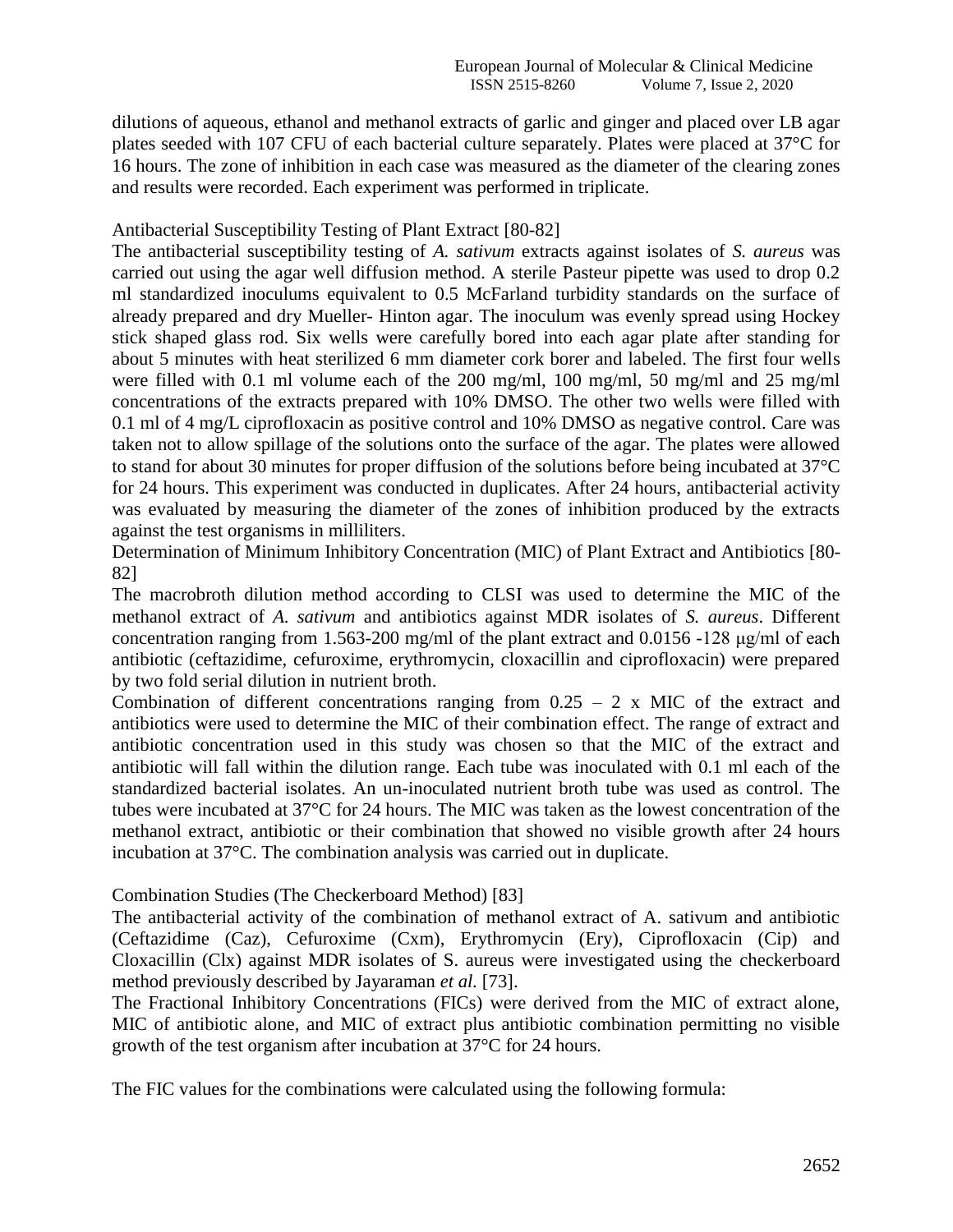FIC (antibiotic) = (MIC of antibiotic in combination with extract / MIC of antibiotic alone). FIC (extract)  $=$  (MIC of extract in combination with antibiotic / MIC of extract alone).

The interactions between the antibiotics plus extracts were evaluated using the FIC indices which were calculated using the formula;

FIC Index =  $\Sigma FIC$  = FIC (antibiotic) + FIC (plant extract).

Combinations were classified as synergistic, if the FIC indices were  $\leq 0.5$ , additive/indifferent if the FIC indices were  $> 0.5 - \leq 4.0$  and antagonistic if the FIC indices were  $> 4.0$ .

## Time-Kill Assay [83-85]

Time-kill assay was performed using the identified synergistic combinations by the checkerboard method. The assay was carried out on methanol extract of garlic (MEG) plus ceftazidime and MEG plus erythromycin against a single *S. aureus*. The macrobroth dilution technique described by Olajuyigbe and Afolayan, [84] with little modification was used in this analysis.

The extracts and antibiotics were incorporated into 10 ml nutrient broth in a screw-capped test tube at a concentration of ½ x MIC. The tubes containing the individual antibiotic, extract and their combinations were inoculated with 1.0 ml of the bacterial cultures diluted to  $x108$  cfu/ml. Growth control tubes consists of extract/antibiotic free nutrient broth inoculated with test organisms. Immediately after inoculation, aliquots (0.1 ml) of the control tube was taken, serially diluted in sterile normal saline and plated on nutrient agar in order to determine the zero hour counts. The inoculated tubes were then incubated in a shaking water bath at 37°C for 24 hours. Aliquots of 0.1 ml of the culture were withdrawn at 0, 4, 8, 12 and 24 hours of incubation and serial 10-fold dilutions were prepared in sterile normal saline and the dilutions plated on nutrient agar in duplicates. After incubating at 37°C for 24 hours, emergent bacterial colonies were counted and compared with the culture control without extract or antibiotic. The results were expressed in log10 cfu/ml. Synergy was defined as decrease of  $\geq 2 \log 10$  cfu/ml in colony counts [83] and bactericidal activity defined as  $a \ge 3 \log 10$  cfu/ml (99.9%) decrease in the bacterial counts for each of the indicated times [85].

# CONCLUSION:

One of the most potent and active component in garlic is the Sulphur compound called allicin which is a chemical compound produced when garlic is chopped, chewed or bruised. It is a powerful antibiotic and an agent that helps the body to inhibit the growth and development of pathogenic microbes. Ginger has direct antimicrobial activity and thus can be used in treatment of bacterial infections. Ginger belongs to *Zingiberaceae* family. The *Zingiberaceous* plants have strong aromatic and medicinal properties and are characterized by their tuberous or non tuberous rhizomes. Ginger is relatively inexpensive due to their easy availability, universally acceptable and well tolerated by the most people. In many countries including Bangledesh, ginger is used in boiled food preparation. Staphylococcus aureus is the most medically important member in terms of pathogenicity of the group. Two other less important members are Staphylococcus epidermis and Staphylococcus saprophyticus.

# REFERENCES

[1] Fu YJ, Zu YG, Chen LY, Shi XHG, Wang Z, Sun S, Efferth T, Antimicrobial Activity of clove and rosemary essential oils alone and in combination. Phytother Res., 2007, 21:989–999.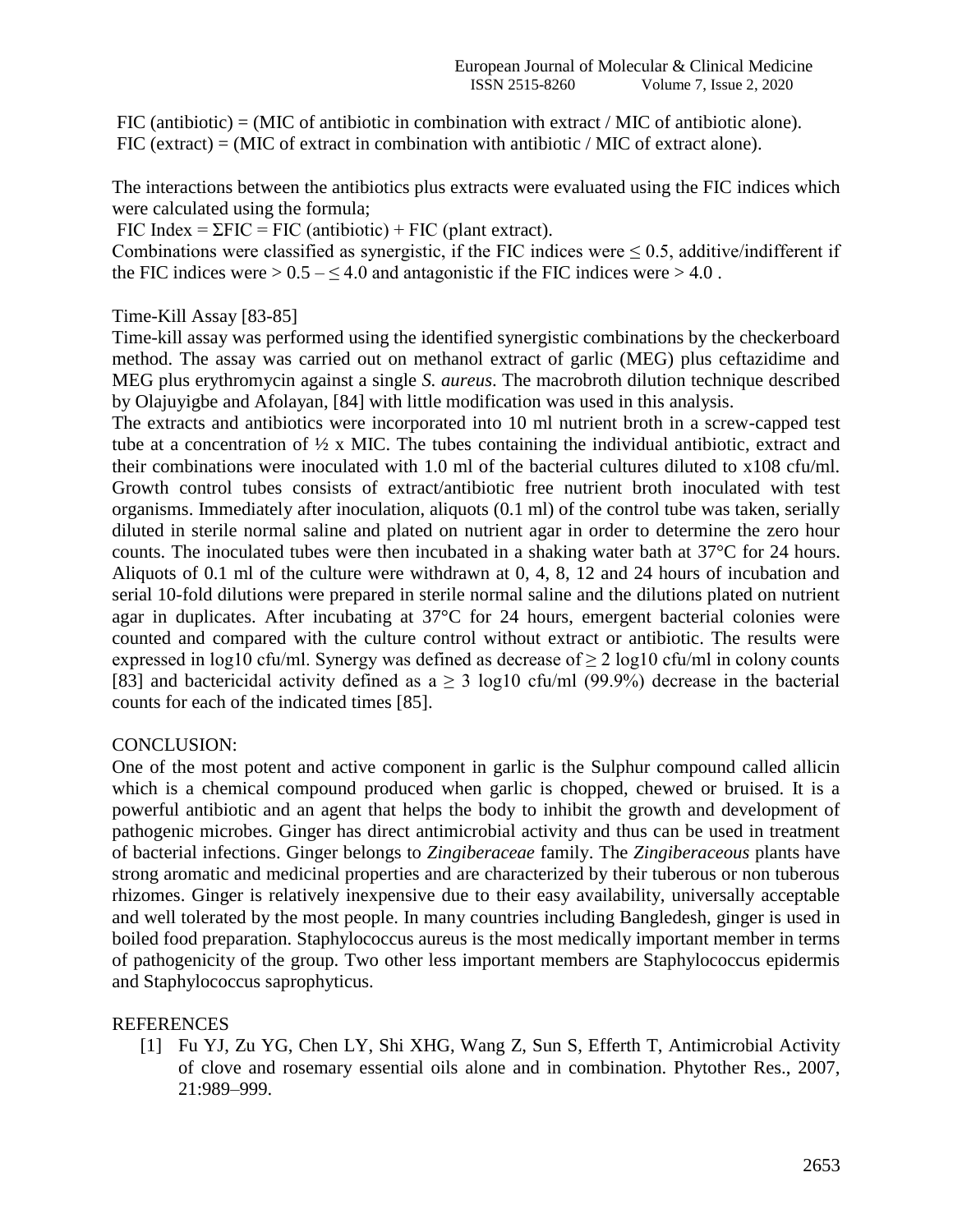- [2] Rangan C, Barceloux DG, Food additives and sensitivities. Dis Mon., 2009, 55:292– 311.
- [3] Erdogrul OT, Antibacterial activities of some plant extracts used in folk medicine. Pharm Biol., 2002, 40:269–273.
- [4] Balogun, S., Osuh, J., & Onibokun, O. " Effects of Separate and Combined Chronic Ingestion of Codeine and Tramadol on Feeding Behaviour of Female Albino Rats. *Journal of Medical Research and Health Sciences*, *3*(7) (2020).. https://doi.org/10.15520/jmrhs.v6i7.220
- [5] Albrecht, U., Stangeb, R., & Schermuly, N. (2020). Efficacy and Safety of The Herbal Combination Containing Tropaeoli Majoris Herba and Armoraciae Rusticanae Radix in Patients Suffering from Uncomplicated, Acute Rhinosinusitis: A Randomized, Double-Blind, Placebo Controlled, Two-Arm, Parallel Group, Phase. Journal of Current Medical Research and Opinion, 3(10), 665-681. https://doi.org/10.15520/jcmro.v3i10.350
- [6] Vuorelaa P, Leinonenb M, Saikkuc P, Tammelaa P, Rauhad JP, Wennberge T, Vuorela H, Natural products in the process of finding new drug candidates. Curr Med Chem., 2004, 11:1375–1389.
- [7] Ansari MA, Ahmed SP, Haider S, Ansari NL: Nigella sativa, A nonconventional herbal option for the management of seasonal allergic rhinitis. Pak J Pharm., 2006, 23:31–35.
- [8] mohammed, ebtehag. (2020). Explanatory Factor analysis to determining the risk factors of cardiovascular disease. *Journal of Medical Research and Health Sciences*, *3*(8). https://doi.org/10.155 20/jmrhs.v3i8.228
- [9] Adeshina GO, Jibo S, Agu VE, Ehinmidu JO, Antibacterial activity of fresh juices of Allium cepa and Zingiber officinale against multidrug resistant bacteria. Int J Pharma Biosci., 2011, 2:289–295.
- [10] Duman-Aydyn B, Investigation of antibacterial effects of some medicinal plants and spices on food pathogens. Kafkas Univ Vet Fak Derg., 2008, 14:83–87.
- [11] Smith, R. G. (2020). An Argument for the Use of Amantadine to Treat Complex Regional Pain Syndrome. Journal of Current Medical Research and Opinion, 3(10), 692−701. https://doi.org/10.15520/jcmro.v3i10.353
- [12] Hindi NK. *In vitro* antibacterial activity of aquatic garlic extract, apple vinegar and apple vinegar - garlic extract combination. American Journal of Phytomedicine and Clinical Therapeutics, 2013;1(1):042-051.
- [13] Ranjan S, Dasgupta N, Saha P, Rakshit M, Ramalingam C, Comparative study of antibacterial activity of garlic and cinnamon at different temperature and its application on preservation of fish. Adv. Appl. Sci. Res., 2012, 3(1):495-501.
- [14] Paranjpe, D. G., Sangoram, D. R., & Damle, D. D. (2020). Role of No Hydro Phacoemulsification Technique in Management of Posterior Polar Cataract. Journal of Current Medical Research and Opinion, 3(10), 707-711. https://doi.org/10.15520/jcmro.v3i10.356
- [15] Mikaili P, Maadirad S, Moloudizargari M, Aghajanshakeri S, Sarahroodi S, Therapeutic uses and pharmacological properties of garlic, shallot, and their biologically active compounds. Iran J Basic Med Sci., 2013, 16(10):20-25.
- [16] Baljeet SY, Simmy G, Ritika Y, Roshanlal Y, Antimicrobial activity of individual and combined extracts of selected spices against some pathogenic and food spoilage microorganism. International Food Research Journal, 2015, 22(6):2594-2600.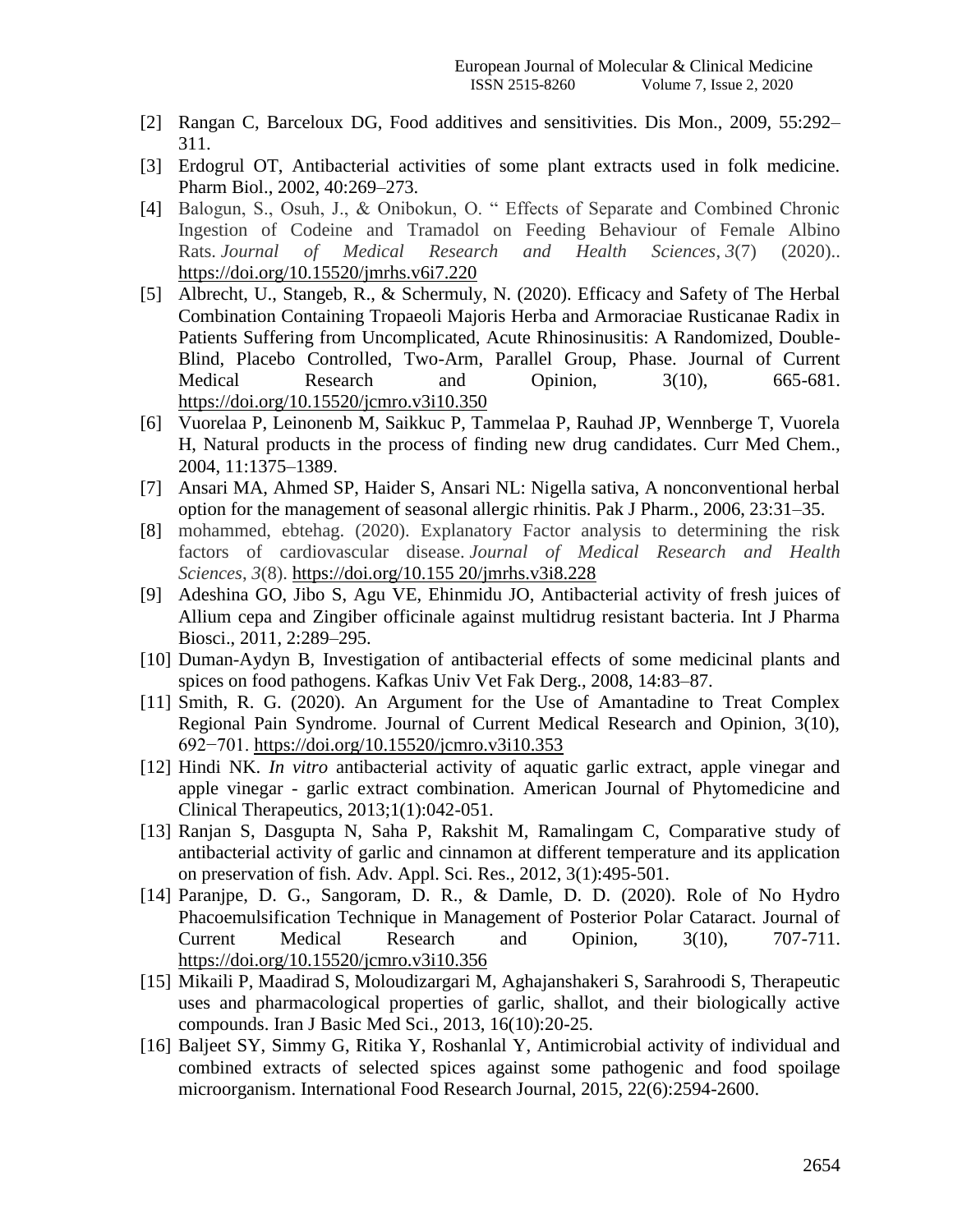- [17] Chuku EC, Anti-fungal properties of ginger (*Zingiber officinale*) and garlic (Allium sativum) on smoked cat fish mycoflora. Niger. J. Mycol., 2015, 6:48–57.
- [18] Karuppiah P, Rajaram S, Antibacterial effect of *Allium sativum* cloves and *Zingiber officinale* rhizomes against clinical pathogens. Asia Pacific Journal of Tropical Biomedicine, 2012, 2:597-601.
- [19] EL MADIDI, S. (2020). Major Factors Associated with Congenital Malformations in the Agadir Region of Morocco. *Journal of Medical Research and Health Sciences*, *3*(8). https://doi.org/10.15520/jmrhs .v3i8.238
- [20] Iram G, Mariam S, Halima S, Shahbaz MA, Zahoor QS, Amin MA, . Inhibitory effect of *Allium sativum* and *Zingiber officinale* extracts on clinically important drug resistant pathogenic bacteria. Annals of Clinical Microbiology and Antimicrobials, 2012, 11:8. Available:http://www.annclinmicrob. com/content/11/1/8
- [21] Chandel, A. B., & Dogra, R. (2020). Analysis of Primary Caesarean Section in a District Hospital. Journal of Current Medical Research and Opinion, 3(06), 475–477. https://doi.org/10.15520/jcmro.v3i06.300
- [22] Hamza HJ, *In vitro* antimicrobial activity of garlic onion, garlic-onion combination (aquatic andoil) extract on some microbial pathogens in Babylon province. Iraq. World Journal of Pharmacy an Pharmaceutical Sciences, 2014, 3(8):65- 78.
- [23] Gulfrez M, Imran M, Khdam S, Ahmed D, Asad MJ, Abassi KS, Irfan M, Mehmood S, A comparative study of antimicrobial and antioxidant activities of garlic (*Allium sativum* L) extracts in various localities of Pakistan. African Journal of Plant Science, 2014, 8(6):298-380.
- [24] Block E, Garlic and other alliums*:* The lore and the science. Cambridge, UK. The Royal Society of Chemistry, 2010.
- [25] Ficker C., Smith M. L., Akpagana K., Gbeassor M. and Zhang J., Bioassay guided isolation and identification of antifungal compounds from ginger. *Phytother. Res.*, 2003, 17, 897-902.
- [26] Mzezewa, S., & Mzezewa, S. (2020). Effect of gigantomastia on School attendance. *Journal of Medical Research and Health Sciences*, *3*(8). https://doi.org/10.15520/jmrhs.v3i8.243
- [27] Thompson M., Al-Qattan K. K., Al-Sawan S. W., Al- Nageeb M. A. and Khan I., The use of ginger as a potential anti-inflammatory and antithrombotic agent, Prostagladin, leukotriens and essential fatty acids: Prostaglandins leukotrienes Essent. *Fatty Acids, 2002,* 67(6), 475-478.
- [28] Petrus, A. (2020). To Determine a Quality from Visum ET Repertum Needs a Living Victim in Rsud Posea Since 1st January 2015 Till 31st December 2018. Journal of Current Medical Research and Opinion, 3(09), 625-630. https://doi.org/10.15520/jcmro.v3i09.335
- [29] Singh VK, Singh DK, Pharmacological Effects of Garlic (*Allium sativum L*.). *Annu Rev Biomed Sci*., 2008, 10: 6-26.
- [30] Ivana ćirković, Jovalekić M, Jegorović I, Invitro Antibacterial activity of garlic and synergism between garlic and antibacterial drugs. *Arch. Biol. Sci., Belgrade,* 2012, 64(4): 1369-1375.
- [31] Mohammad Z, Voskula R, Karra A, Chitteti. RR, Ajimera T, Wound healing activity of ethanolic extract of *Allium sativum* on alloxan induced diabetic rats family (liliaceae). *International Journal of Sceince Inventions Today*, 2013, 2(1): 40-57.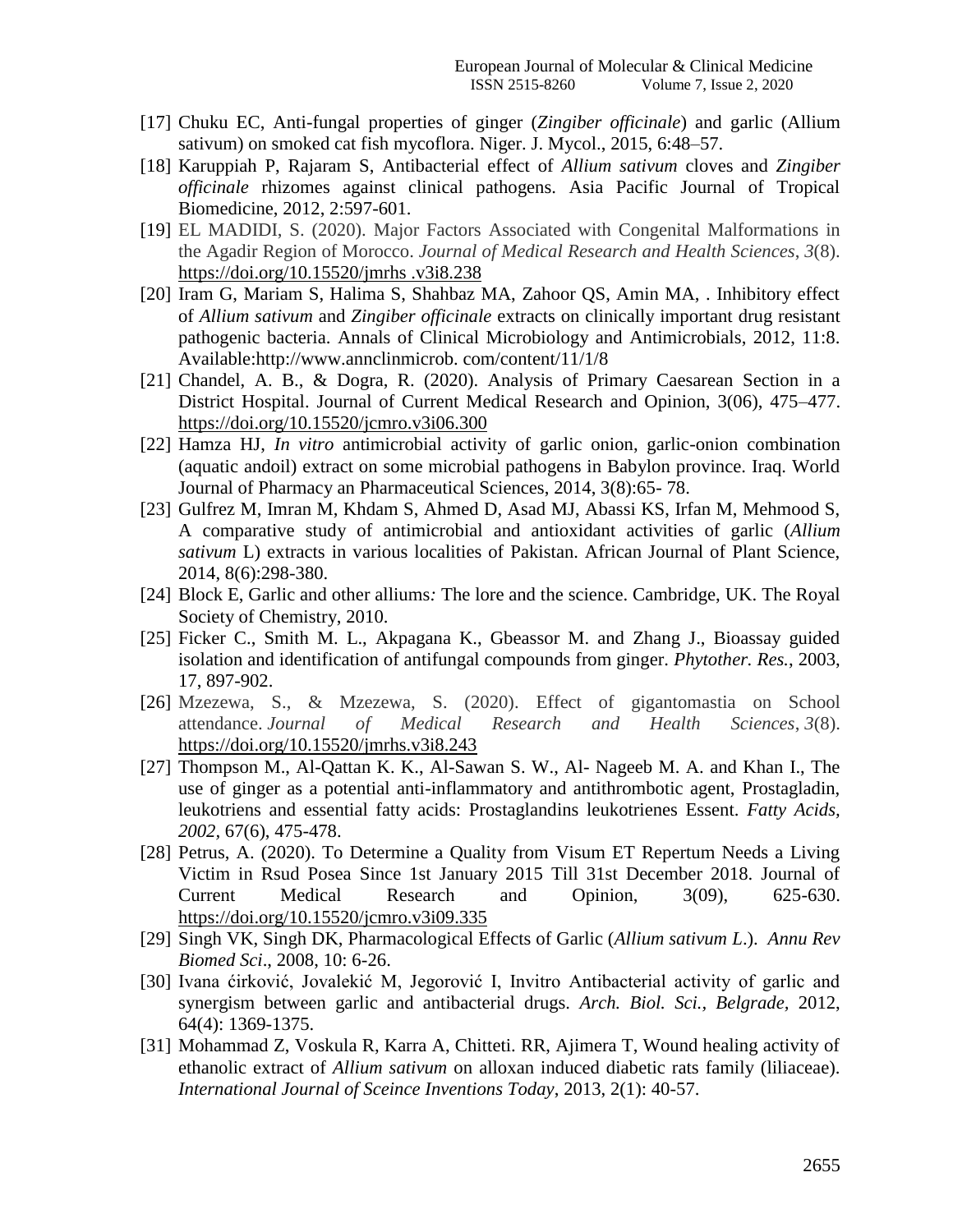- [32] Akroum S, Satta D, Lalauoui K, Antibacterial antioxidant, cytotoxic activities and phytochemical screening of some Algerian plants. *Euro. J Sci. Res.,* 2009, 31(2): 289- 295.
- [33] Vincze, J., & Tiszay, G. V.-. (2020). Some Biophysical Modeling of the Human Circulation Apparatus. *Journal of Medical Research and Health Sciences*, *3*(8). https://doi.org/10.15520/jmrhs. v3i8.248
- [34] Akintobi OA, Onoh CC, Ogele JO, Idowu AA, Ojo OV, Okonko IO, Antimicrobial Activity of *Zingiber Officinale* Extract against Some Selected Pathogenic Bacteria. *Nat Sci.,* 2013, 11(1): 7-15.
- [35] Malu SP, Obochi GO, Tawo EN, Nyong BE, Antibacterial activity and medicinal properties of ginger (Zingiber officinale). *Global J Pure Appl Sci.,* 2008, 15: 365–368.
- [36] Morakinyo AO, Oludare GO, Aderinto OT, Tasdup A, Antioxidant and free radical scavenging activities of aqueous and ethanol extracts of *Zingiber officinale*. *Biology and Medicine,* 2011, 3 (5): 25-30.
- [37] Newman MJ, Frimpong E, Asamoah-Adu A, Sampane-Donkor E, Resistance to antimicrobial drugs in Ghana. The Ghanaian-Dutch collaboration for Health Research and Development, 2006,1-6. Available:http://www.researchgate.net/publ ication/221760926
- [38] Onanuga A, Temedie TC, Nasal carriage of multi-drug resistant *Staphylococcus aureus*  in healthy inhabitants of Amassoma in Niger delta region of Nigeria. African Health Sciences, 2011,11(2):176–181.
- [39] Sovová M., Sova P, Pharmaceutical importance of *Allium sativum* L. -Hypolipemic effects *in vitro* and in vivo, Ceska Slov Farm, 2004, 53(3), 117–123.
- [40] Chauhan N. B, Effect of aged garlic extract on APP processing and tau phosphorylation in Alzheimer's transgenic model, Tg2576. J. Ethnopharmacol., 2006, 108, 385– 394.
- [41] Groppo F., Ramacciato J., Motta R., Ferraresi P., and Sartoratto A, Antimicrobial activity of garlic against oral streptococci, Int. J. Dent. Hyg., 2007, 5 (2), 109–115.
- [42] Shuford J. A, Steckelberg J. M. and Patel R., Effects of fresh garlic extract on Candida albicans biofilms, Antimicrob, Agents Chemother., 2005, 49 (1), 473-83.
- [43] Shivendu R., Nandita D., Saha P., Rakshit M., and Ramalingam C., Comparative study of antibacterial activity of garlic and cinnamon at different temperature and its application on preservation of fish, Adv. Appl. Sci. Res., 2012, 3 (1), 495-501.
- [44] Cutler R. R., Wilson P., Antibacterial activity of a new, stable, aqueous extract of allicin against methicillanresistant *Staphylococcus aureus*. *Brit. J. of Biomed. Sci.*, 2004, 61  $(2)$ , 71–74.
- [45] Vaidya V., Keith U., Ingold D. A., Garlic: Source of the Ultimate Antioxidants-Sulfenic Acids, *Angewandte Chemie, 2009,*121 (1), 163–166.
- [46] Deresse Daka, Antibacterial effect of garlic (*Allium sativum*) on *Staphyloccus aureus*: An *in vitro study*, African Journal of Biotechnology, 2011, 10 (4), pp. 666-669.
- [47] Gaekwad V, Trivedi NA, *In vitro* evaluation of antimicrobial effect of fresh garlic extract and its interaction with conventional antimicrobials against *Escherichia coli*  isolates. *Int J Curr Res Rev*. 2013, 5: 106–14.
- [48] Dikasso D, Tito TM, Medicinal preparation and use of Garlic by traditional healers in southern Nations Nationalities and People's State. Ethiop J Health Dev., 1999, 13: 93-99.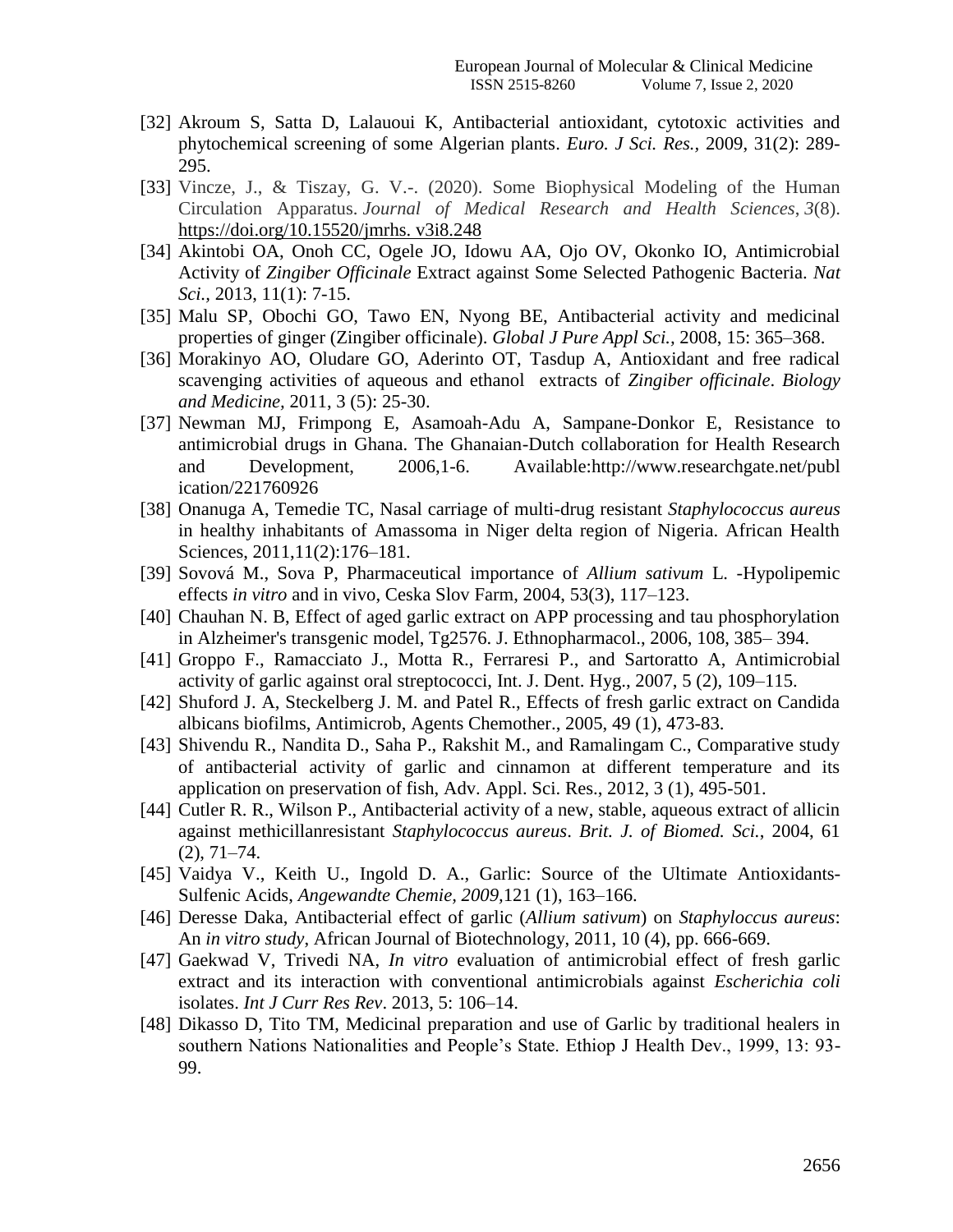- [49] Kathi JK, The Longwood Herbal Task Force Ginger (Zingiber officinale). 1999, pp: 1- 18.
- [50] Rajani DS, Desai PB, Rajani DP, Anti-mycobacterial activity of garlic (Allium sativum) against multi-drug resistant and reference strain of Mycobacterium tuberculosis. Int J Appl Res., 2015, 1: 767-770.
- [51] Leven M, Vanden BD, Mertens F, Vlietinck A, Lammens E, Screening of higher plants for biological activities. I. Antimicrobial activity. Planta medica., 1979, 36: 311.
- [52] Newall C. A., Anderson L. A. and Phillipson J. D., Herbal medicine, a guide for health care profession, Pharmaceutical press, 1996, 29.
- [53] Srinivasan, D., S. Sangeetha, P. Lakshman, *In vitro* Antibacterial Activity and Stability of Garlic Extract at Different pH and Temperature. Electronic Journal of Biology, 2009, 5(1):5-10.
- [54] Tyler V. E., The honest herbal, a sensible guide to the use of herbs and related remedies, New York pharmaceutical products press, 2002, 375.
- [55] Okiemute Patricia Anyamaobi *et al.*, Antimicrobial Effect of Garlic and Ginger on Staphylococcus Aureus from Clinical Specimens in Madonna University Teaching Hospital, Nigeria. Int J Recent Sci Res., 2020, 11(03), pp. 37840-37845. DOI: <http://dx.doi.org/10.24327/ijrsr.2020.1103.5189>
- [56] Tan, B.K.H. & Vanitha, J. Immuno-modulatory and Antibacterial Effects of Some Traditional Chinese, 2004.
- [57] Sharma, P. & Singh, R, Neuroprotective Effect of Ginger Juice against Dichlorvos and Lindane Induced Toxicity in Wistar Rats. *Planta Medica*., 2011, 77(6), 122.
- [58] Chen, I.N., Chang, C.C., Ng C.C., Wang, C.Y., Shyu, Y.T. & Chang, T.L., Antioxidant and Antimicrobial Activity of Zingiberaceous Plants in Taiwan. *Plants Foods for Human Nutrition, 2008,*. 63(1), 15- 20.
- [59] Class III Ribonucleotide Reductase Genes in Response to Oxygen. *Journal of Bacteriology*. 2014, 183 (24), 7260–7272.
- [60] Ochei, J. &Kolhatkar, A. Medical Laboratory Science- Theory and Practice. *Tata McGraw-Hill Publishing Company, New Delhi*, 2000, 6(12), 663.
- [61] Ponmurugan Karuppiah, Shyamkumar Rajaram, Antibacterial effect of *Allium sativum*  cloves and Zingiber officinale rhizomes against multiple-drug resistant clinical pathogens, Asian Pac J Trop Biomed., 2012, 2(8): 597-601.
- [62] Mohamed A. Eltaweel, Antibacterial Effect of Garlic (Allium Sativum) On Staphyloccus Aureus: An *In vitro* Study, Int'l Conf. on Advances in Environment, Agriculture & Medical Sciences (ICAEAM"14) 2014,16-17.
- [63] Fariba Najafi, Mohammad Mahdi Zangeneh, Reza Tahvilian, Akram Zangeneh, Hossein Amiri, Nassim Amiri1,6, Rohallah Moradi, *In vitro* Antibacterial Efficacy of Essential Oil of *Allium sativum* Against *Staphylococcus aureus ,* International Journal of Pharmacognosy and Phytochemical Research, 2016, 8(12); 2039-2043
- [64] Manu Yadav, Rachna Bohra and Nidhi Gupta, *In vitro* Determination of Antibacterial Effect of Garlic (*Allium sativum*) on *Staphylococcus aureus* and *E.coli*. *Int.J.Curr.Microbiol.App.Sci., 2019,* 8(09): 498-506. doi: https://doi.org/10.20546/ijcmas.2019.809.060
- [65] Yalemwork Ewnetu, Wossenseged Lemma, and Nega Birhane, Synergetic Antimicrobial Effects of Mixtures of Ethiopian Honeys and Ginger Powder Extracts on Standard and Resistant Clinical Bacteria Isolates, Hindawi Publishing Corporation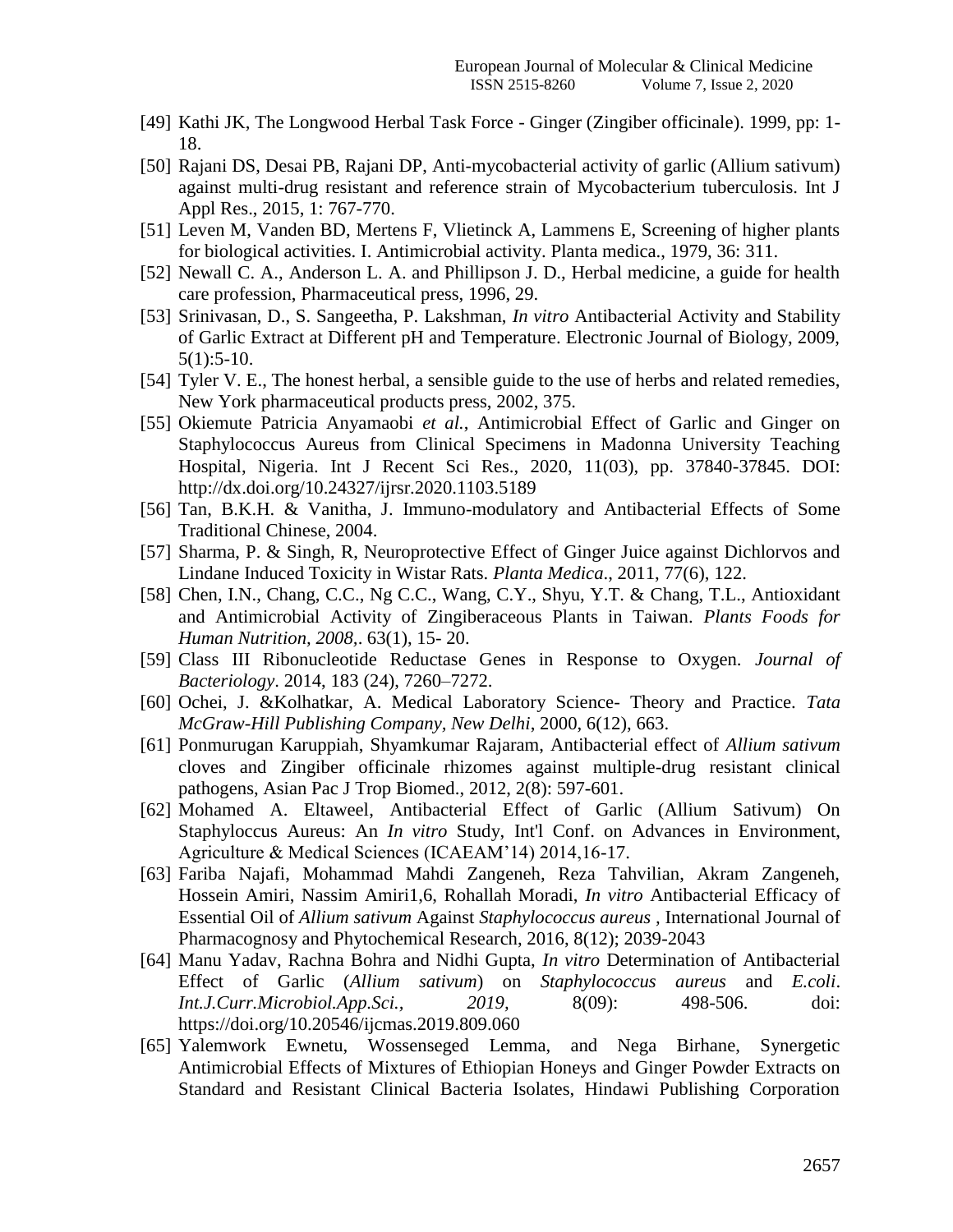Evidence-Based Complementary and Alternative Medicine, 2014, Article ID 562804, 8 pages<http://dx.doi.org/10.1155/2014/562804>

- [66] Bandna Chand,Antibacterial effect of garlic (*allium sativum*) and ginger (*zingiber officinale*) against *staphylococcus aureus, salmonella typhi, escherichia coli* and *bacillus cereus ,* Journal of Microbiology, Biotechnology and Food Sciences , *2013, 2 (4) 2481-2491*
- [67] Wolde T, Kuma H, Trueha K, Yabeker A, Anti-Bacterial Activity of Garlic Extract against Human Pathogenic Bacteria. J Pharmacovigil, 2018, 6: 253. doi:10.4172/2329- 6887.1000253
- [68] Abiy E, Berhe A. Anti-Bacterial Effect of Garlic (*Allium sativum*) against Clinical Isolates of *Staphylococcus aureus* and *Escherichia coli* from Patients Attending Hawassa Referral Hospital, Ethiopia. J Infec Dis Treat. 2016, 2:2, 2-5.
- [69] Augustine I. Airaodion, Ada C. Ngwogu, Kenneth O. Ngwogu, John A. Ekenjoku and Anthony U. Megwas, Pharmacotherapeutic Activity of *Allium sativum* (Garlic) Bulb against Gram-positive and Gram-negative Bacteria*, Asian Journal of Research in Infectious Diseases, 2020, 3(3): 22-27, Article no.:AJRID. 54886*
- [70] Bulti Kumera Fufa, Anti-bacterial and Anti-fungal Properties of Garlic Extract (*Allium sativum*): A Review, *Microbiology Research Journal International, 2019, 28(3): 1-5; Article no.:MRJI.45131*.
- [71] Ashok kumar, Palvi Sharma, Anupama Mahajan, Zarina Begum, *In vitro* Comparative Study of Antioxidant and Antibacterial Activity of Selected Dietary Plants, Nepal Journal of Biotechnology, Dec. 2018, 6, No. 1: 39-45.
- [72] Ashraf A. Mostafa, Abdulaziz A. Al-Askar, Khalid S. Almaary, Turki M. Dawoud, Essam N. Sholkamy, Marwah M. Bakr, Antimicrobial activity of some plant extracts against bacterial strains causing food poisoning diseases, Saudi Journal of Biological Sciences, 2018, 25, 361–366.
- [73] Sapkota, R., Dasgupta, R., Nancy, Rawat, D.S., Antibacterial effects of plants extracts on human microbial pathogens & microbial limit tests. Int. J. Res Pharm. Chem., 2012, 2 (4), 926–936.
- [74] Qader, M.K., Khalid, N.S., Abdullah, A.M., Antibacterial activity of some plant extracts against clinical pathogens. Int. J. Microbiol. Immunol. Res., 2013, 1 (5), 53–56.
- [75] Iram Gull, Mariam Saeed, Halima Shaukat, Shahbaz M Aslam, Zahoor Qadir Samra and Amin M Athar, Inhibitory effect of *Allium sativum* and Zingiber officinale extracts on clinically important drug resistant pathogenic bacteria, Annals of Clinical Microbiology and Antimicrobials, 2012, 11:8,1-6.
- [76] V. U. Olugbue, V. O. Nwaugo, R. A. Onyeagba, S. S. Ogundapo, M. O. Okata and I. Oko, Antimicrobial Effects of Garlic Extracts against Multidrug Resistant *Staphylococcus aureus* Isolates from Clinical Specimens, *Journal of Advances in Microbiology, 2017, 7(3): 1-11, Article no.:JAMB.38115*
- [77] Muhsin Dalia Abdulzahra and Hussein Furqan Mohammed, The Antibacterial Effect of Ginger and Garlic Extracts on Some Pathogenic Bacteria Isolated from Patients with Otitis Media, *Int. Res. J. Medical Sci.,* Vol. 2(5), 1-5, May (2014)
- [78] Kirby-Bauer A, Antimicrobial sensitivity testing by agar diffusion method. J Clin Pathol., 1996, 44:493.
- [79] Natta L, Orapin K, Krittika N, Pantip B, Essential oil from five Zingiberaceae for anti food-borne bacteria. Int Food Res J, 2008, 15:337–346.